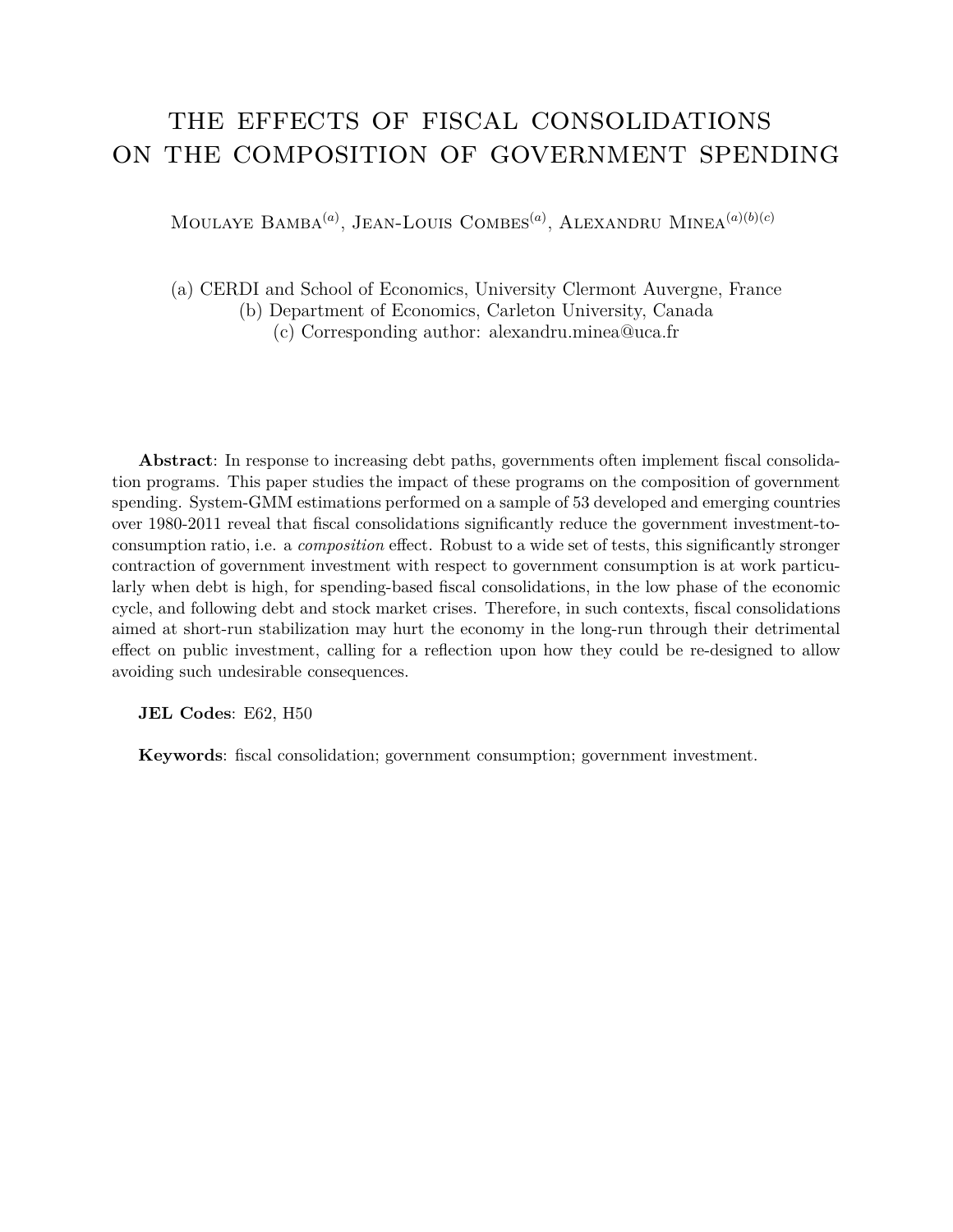## **1 Introduction**

To fight the detrimental effects of the recent financial crisis, many governments adopted large demand-based fiscal stimuli. Designed to boost economy activity, these policies resulted into large fiscal deficits and debt-to-GDP ratios. Given the danger on public finance sustainability, governments decided to implement fiscal consolidation programs.

There exists a large and increasing literature on fiscal consolidations. While surveying it is beyond the scope of this paper, important questions related to fiscal consolidations include: (i) the size of the fiscal consolidation episode, see e.g. [Giavazzi and Pagano](#page-21-0) [\(1995\)](#page-21-0) or [Ardagna](#page-20-0) [\(2004\)](#page-20-0); (ii) its persistence, see e.g. [Drazen](#page-21-1) [\(1990\)](#page-21-1), [Heylen and Everaert](#page-21-2) [\(2000\)](#page-21-2), or [Barrios et al.](#page-21-3) [\(2010\)](#page-21-3); (iii) its measure, usually based on observed variables such as the cyclically-adjusted primary balance, or on the narrative approach, see e.g. [Alesina and Ardagna](#page-20-1) [\(1998\)](#page-20-1); [Alesina and Ardagna](#page-20-2) [\(2010\)](#page-20-2); [Cotis](#page-21-4) [et al.](#page-21-4) [\(2004\)](#page-21-4); [Guajardo et al.](#page-21-5) [\(2014\)](#page-21-5) for comparisons of alternative methods; and (iv) the variable that adjusts, namely spending or taxes. On this last point, [Afonso and Jalles](#page-20-3) [\(2012\)](#page-20-3); [Alesina and](#page-20-1) [Ardagna](#page-20-1) [\(1998\)](#page-20-1); [Alesina and Perotti](#page-20-4) [\(1995\)](#page-20-4); [McDermott and Wescott](#page-22-0) [\(1996\)](#page-22-0), among others, found that successful fiscal consolidations mainly rely on expenditure cuts rather than tax increases, and e.g. [Alesina and Ardagna](#page-20-5) [\(2013\)](#page-20-5); [Alesina et al.](#page-20-6) [\(2015,](#page-20-6) [2018\)](#page-20-7); [Heylen et al.](#page-22-1) [\(2013\)](#page-22-1); [Schaltegger and](#page-23-0) [Feld](#page-23-0) [\(2009\)](#page-23-0) conclude that fiscal consolidations led by spending cuts are more likely to generate growth and reduce deficits/debt than those led by tax hikes.

Consequently, focusing on public spending, several contributions investigated the component of public expenditure that should be cut in the process of fiscal consolidation. On the one hand, governments could reduce public investment, which is less effective for debt reduction [\(Alesina and](#page-20-4) [Perotti,](#page-20-4) [1995\)](#page-20-4) but politically more acceptable. However, the decline in public investment may hurt overall productivity [\(Aschauer,](#page-20-8) [1989\)](#page-20-8), economic growth [\(Abiad et al.,](#page-20-9) [2016\)](#page-20-9), and welfare [\(Heijdra](#page-21-6) [and Meijdam,](#page-21-6) [2002\)](#page-21-6), to the point where, given the current global mild economic conditions, the [IMF](#page-22-2) [\(2014,](#page-22-2) [2015\)](#page-22-3) advocates for large public investment in infrastructure to sustain the global recovery after the crisis (echoing the 2014 "Juncker Plan" of the European Commission). On the other hand, governments could reduce current spending, which are more efficient for deficit reduction but may affect governments' probability of reelection [\(Roubini and Sachs,](#page-22-4) [1989\)](#page-22-4), and raise inequality and poverty [\(Agnello and Sousa,](#page-20-10) [2014\)](#page-20-10).

Taking stock of these studies, the goal of this paper is to analyze the effect of fiscal consolidations on the composition of public spending. Despite being of particular importance, given the benefits and costs associated with reducing each type of public spending, this issue remains fairly unexplored with the notable exception of [Castro](#page-21-7) [\(2017\)](#page-21-7). Compared with Castro (2017), we draw upon [Alesina](#page-20-5) [and Ardagna](#page-20-5) [\(2013\)](#page-20-5)'s novel measure of fiscal consolidations that accounts for the size and the persistence of the adjustment (instead of a dummy variable as a measure of fiscal consolidations, see also [De Haan et al.](#page-21-8)  $(1996)^{1}$  $(1996)^{1}$  $(1996)^{1}$  $(1996)^{1}$ ). In addition, while [Castro](#page-21-7)  $(2017)$  looks at different components of government expenditure in 15 EU countries, we specifically focus on the government investment-toconsumption ratio to assess the relative change between them. Using the system-GMM estimator of [Blundell and Bond](#page-21-9) [\(1998\)](#page-21-9) that properly tackles endogeneity, our findings based on a large sample of 53 developed and emerging countries over the 1980-2011 period are as follows.

First, while we confirm that fiscal consolidations reduce both the government investment-to-GDP ratio [\(Balassone and Franco](#page-20-11) [\(1999\)](#page-20-11); [De Haan et al.](#page-21-8) [\(1996\)](#page-21-8); [Jonakin and Stephens](#page-22-5) [\(1999\)](#page-22-5);

<sup>&</sup>lt;sup>1</sup> Alternatively, [Oxley and Martin](#page-22-6) [\(1991\)](#page-22-6) draw upon descriptive statistics.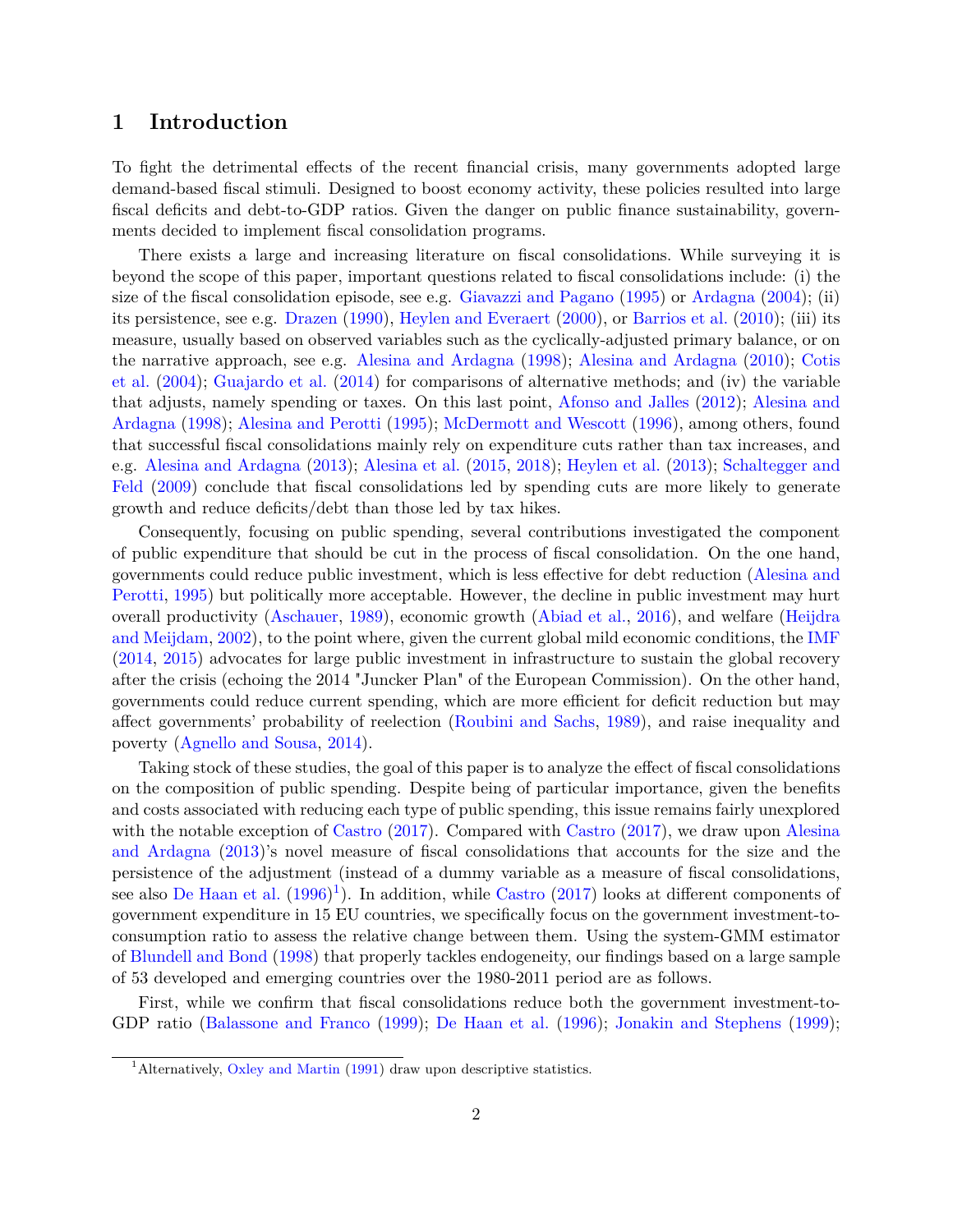[Turrini](#page-23-1) [\(2004\)](#page-23-1); [Välilä and Mehrotra](#page-23-2) [\(2005\)](#page-23-2))<sup>[2](#page-0-0)</sup> and the government consumption-to-GDP ratio [\(Cas](#page-21-7)[tro](#page-21-7) [\(2017\)](#page-21-7))–a level effect, we reveal that the government investment-to-consumption ratio equally significantly declines–a *composition* effect. Consequently, government investment is found to decrease more than government consumption during fiscal consolidations.

Second, we investigate the robustness of this finding with respect to an important source of debate, namely the definition of fiscal consolidations. Moving away from [Alesina and Ardagna](#page-20-5) [\(2013\)](#page-20-5)'s definition (used in our baseline analysis), we consider different lengths of the period used to define a fiscal consolidation episode, as well as endogenous definitions of fiscal consolidations following [Yang et al.](#page-23-3) [\(2015\)](#page-23-3). Estimations with these alternative measures confirm the existence of a composition effect, and this decline of the government investment-to-consumption ratio remains robust when further controlling for periods unrelated to fiscal consolidations, or for a wide set of additional control variables.

Third, we explore the sensitivity of the composition effect with respect to fiscal conditions, the overall state of the economy, and the presence of crises. Estimations show that fiscal consolidations significantly reduce the government investment-to-consumption ratio only in a context of high debt, when they are spending-based, and in the low phase of the economic cycle. Next, we find that the contraction of the government investment-to-consumption ratio can be up to four times higher in non-OECD compared with OECD countries following fiscal consolidations. Moreover, further estimations reveal that a composition effect is at work when fiscal consolidations occur after stock market crises and particularly after debt crises, while the ratio government investmentto-consumption is not significantly affected by fiscal consolidations taking place after banking, inflation, or currency crises.

Finally, we assess the effect of fiscal consolidations on the components of public spending. While the contraction of government investment is significantly stronger than that of public wages, education, and health government spending, fiscal consolidations are associated with a higher ratio of government investment to transfers & subsidies, suggesting a relatively stronger decline of the latter with respect to the former.

The paper is organized as follows. Section 2 discusses the measurement of fiscal consolidation episodes, Section 3 presents the data and the methodology, Section 4 reports the baseline results, Section 5 analyzes their robustness, Section 6 explores the sensitivity of our findings to various economic characteristics, Section 7 looks at the sub-components of government consumption, and Section 8 concludes.

## **2 Identification of fiscal consolidation episodes**

#### **2.1 Fiscal impulse measurement**

We define a discretionary fiscal consolidation episode following the cyclically-adjusted primary balance (CAPB) approach developed by [Blanchard](#page-21-10) [\(1990\)](#page-21-10), and adopted by [Alesina and Perotti](#page-20-4) [\(1995;](#page-20-4) [1997\)](#page-20-12) and [Alesina and Ardagna\(1998;](#page-20-1) [2013\)](#page-20-5), which consists of extracting the discretionary part of fiscal variables, excluding interest payments. Following [Alesina and Perotti](#page-20-4) [\(1995\)](#page-20-4), we

 ${}^{2}$ Following the pioneering work of [Musgrave](#page-22-7) [\(1939\)](#page-22-7), [Blanchard and Giavazzi](#page-21-11) [\(2004\)](#page-21-11), among others, defended the idea of a "golden rule" of public finance, for protecting public investment by excluding it from the accountancy of the Stability and Growth Pact (SGP) 3% deficit rule. For a theoretical analysis of the golden rule, see e.g. [Minea and](#page-22-8) [Villieu](#page-22-8) [\(2009\)](#page-22-8).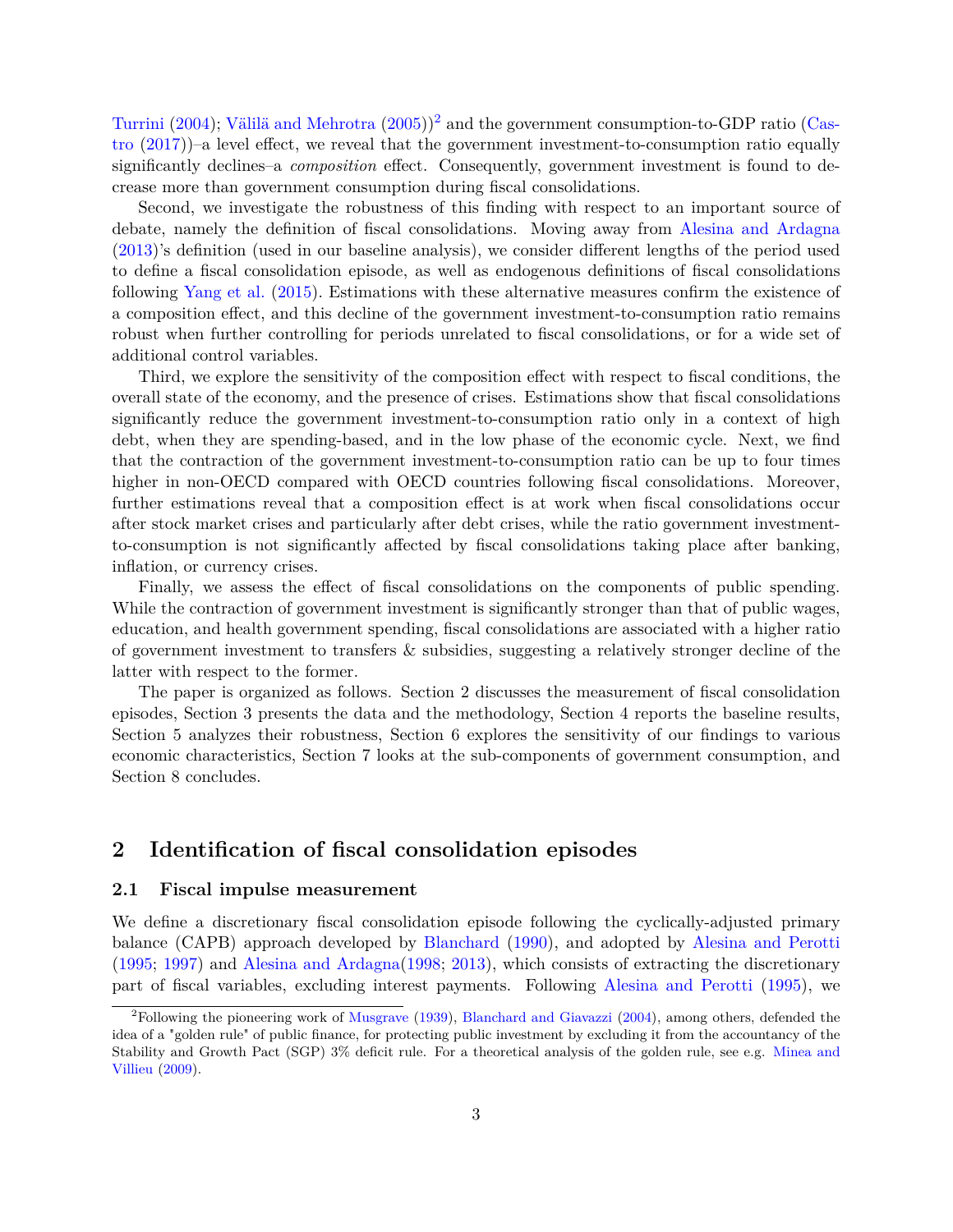build the CAPB in two steps. First, we regress for each country revenues  $R_t$  and spending  $G_t$  (in ratio of GDP) on a linear time trend (TREND) and the unemployment rate *U<sup>t</sup>* , to obtain the cyclically-adjusted revenues and spending (in ratio of GDP)

$$
R_t = \alpha_0 + \beta_0 TREND + \gamma_0 U_t + \epsilon_t, \tag{1}
$$

$$
G_t = \alpha_1 + \beta_1 TREND + \gamma_1 U_t + u_t.
$$
\n<sup>(2)</sup>

Using the estimated parameters we compute what would have been revenues and spending in time *t* if the unemployment rate has remained constant between *t* and *t* − 1

$$
R_t^*(U_{t-1}) = \hat{\alpha_0} + \hat{\beta_0} TREND + \hat{\gamma_0} U_{t-1},
$$
\n(3)

$$
G_t^*(U_{t-1}) = \hat{\alpha_1} + \hat{\beta_1} TREND + \hat{\gamma_1} U_{t-1}.
$$
\n(4)

Second, we construct the discretionary change in the fiscal balance as the difference between the cyclically-adjusted fiscal variables in year *t*, and their respective values in year *t* − 1

$$
CAPB_t = [R_t^* - R_{t-1}] - [G_t^* - G_{t-1}].
$$
\n
$$
(5)
$$

#### **2.2 Definition of fiscal consolidation episodes**

There are several ways to define a fiscal consolidation episode, usually based on a threshold value related to the size or the persistence of the change in the fiscal policy (see [\(Yang et al.,](#page-23-3) [2015\)](#page-23-3), for a summary of different definitions). We define our fiscal consolidation episode following [Alesina and](#page-20-5) [Ardagna](#page-20-5) [\(2013\)](#page-20-5).

#### **Definition 1.** *A fiscal consolidation is either:*

*(1) the value of the fiscal retrenchment over a 2-year period if the ratio CAPB/GDP improves each year, and the cumulative improvement is of at least 2 percentage points, or*

*(2) the value of the fiscal retrenchment over a 3-year or more period if the ratio CAPB/GDP improves each year, and the cumulative improvement is of at least 3 percentage points.*

This definition has several merits. First, it uses the novel approach that includes both the size and the persistence in the assessment of fiscal consolidations, whereas the size refers to the amplitude (intensity) of the CAPB/GDP change, and the persistence captures the length of the adjustment. Considering both features can overcome the famous "stop-and-go" problem in the fiscal consolidations literature. Second, it ensures the comparability of our analysis with the recent literature on fiscal consolidations that widely draws upon this definition (see e.g. [Alesina and](#page-20-2) [Ardagna\(2010;](#page-20-2) [2013\)](#page-20-5); [Leigh et al.,](#page-22-9) [2010;](#page-22-9) [Guajardo et al.,](#page-21-5) [2014;](#page-21-5)[Yang et al.,](#page-23-3) [2015\)](#page-23-3).

We identified [1](#page-4-0)23 fiscal consolidation episodes during our considered period of 32 years. Figure 1 depicts the distribution of these episodes in percentage of the total number of fiscal consolidations in our sample, based on their size and persistence. Among them, 65 fiscal consolidations (52.85%) last 2 years, 19 (15.45%) last 3 years, and so on (see the Appendix for the list of fiscal consolidations); and 50 fiscal consolidations (40.65%) improve the fiscal balance between 2-4 percentage points of GDP, 38 (30.89%) between 4-6 percentage points of GDP, and so forth.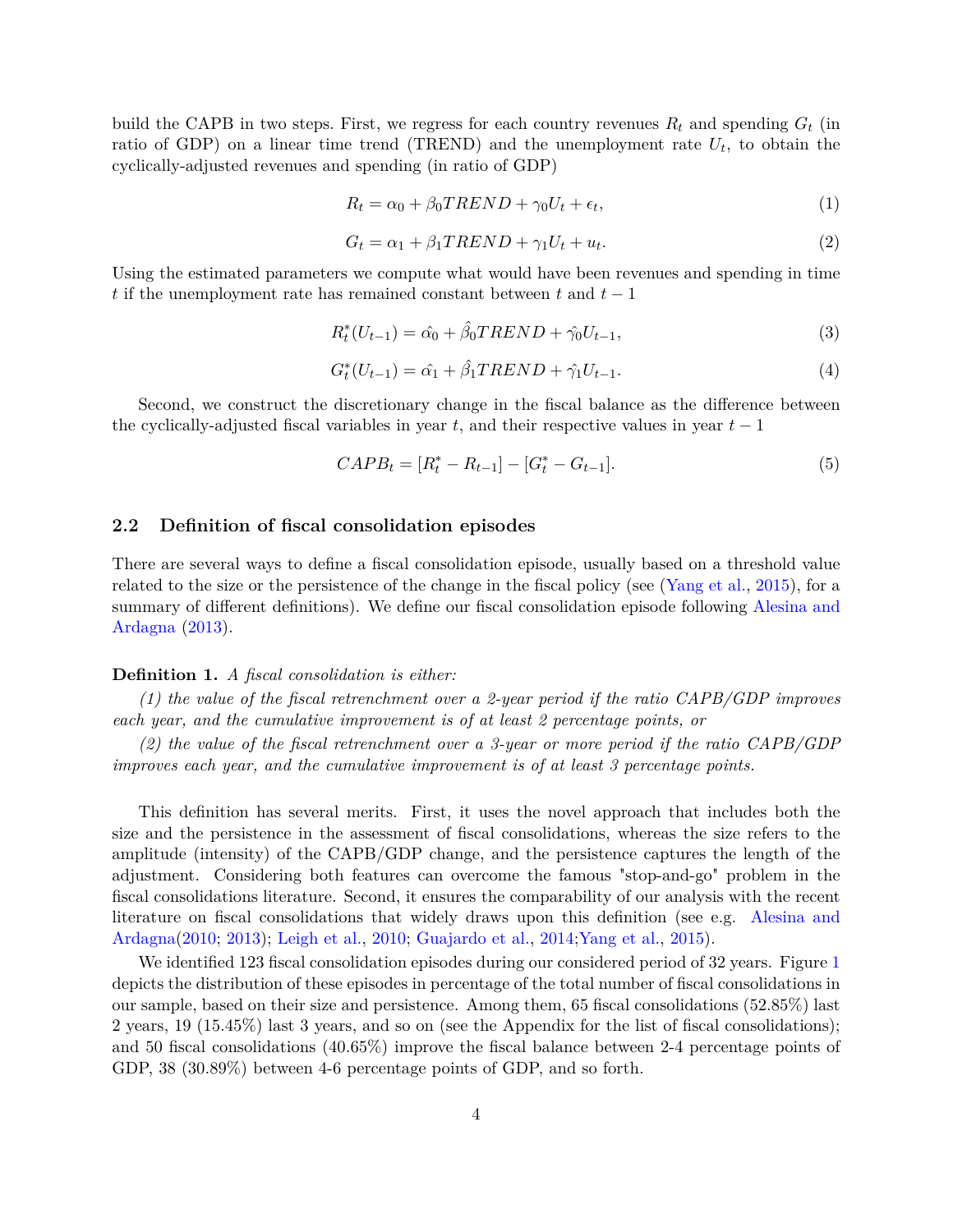<span id="page-4-0"></span>

Figure 1 – Distribution of the fiscal consolidation episodes by persistence and size

(a): the percentage of fiscal consolidations by length. (b): the percentage of fiscal consolidations by size.

## **3 Data, and methodology**

#### **3.1 Data**

Our study is performed in an unbalanced panel covering the period 1980-2011. Using [Mauro](#page-22-10) [et al.](#page-22-10) [\(2015\)](#page-22-10) database, which provides the widest coverage of fiscal aggregates to our knowledge, we obtained data for 56 developed and emerging countries. However, the need of unemployment data to build the CAPB forced us to exclude three countries, leading to a sample of 53 countries. We refrained from considering developing countries in our sample, given the high quality data on unemployment required by the computation of the CAPB.

Our dependent variables are government investment (*GI*), and government final consumption (*GC*). Government investment includes government expenditure devoted to fixed and durable goods, such as roads, energy, and telecommunications infrastructures (source: [\(IMF,](#page-22-11) [2017\)](#page-22-11) database). According to the National Accounting System, government final consumption encompasses all current expenditure used for purchasing goods and services, excluding the military materials that are included in the government investment, but including compensation of employees and interest payments (source: WDI, 2016).

Control variables are those that can impact government spending, and may even affect fiscal consolidations, classified in two groups. First, the macroeconomic variables are (i) debt (*DEBT*), (ii) real growth (*GROW T H*), (iii) private investment (*IP RIV* ), (iv) foreign direct investment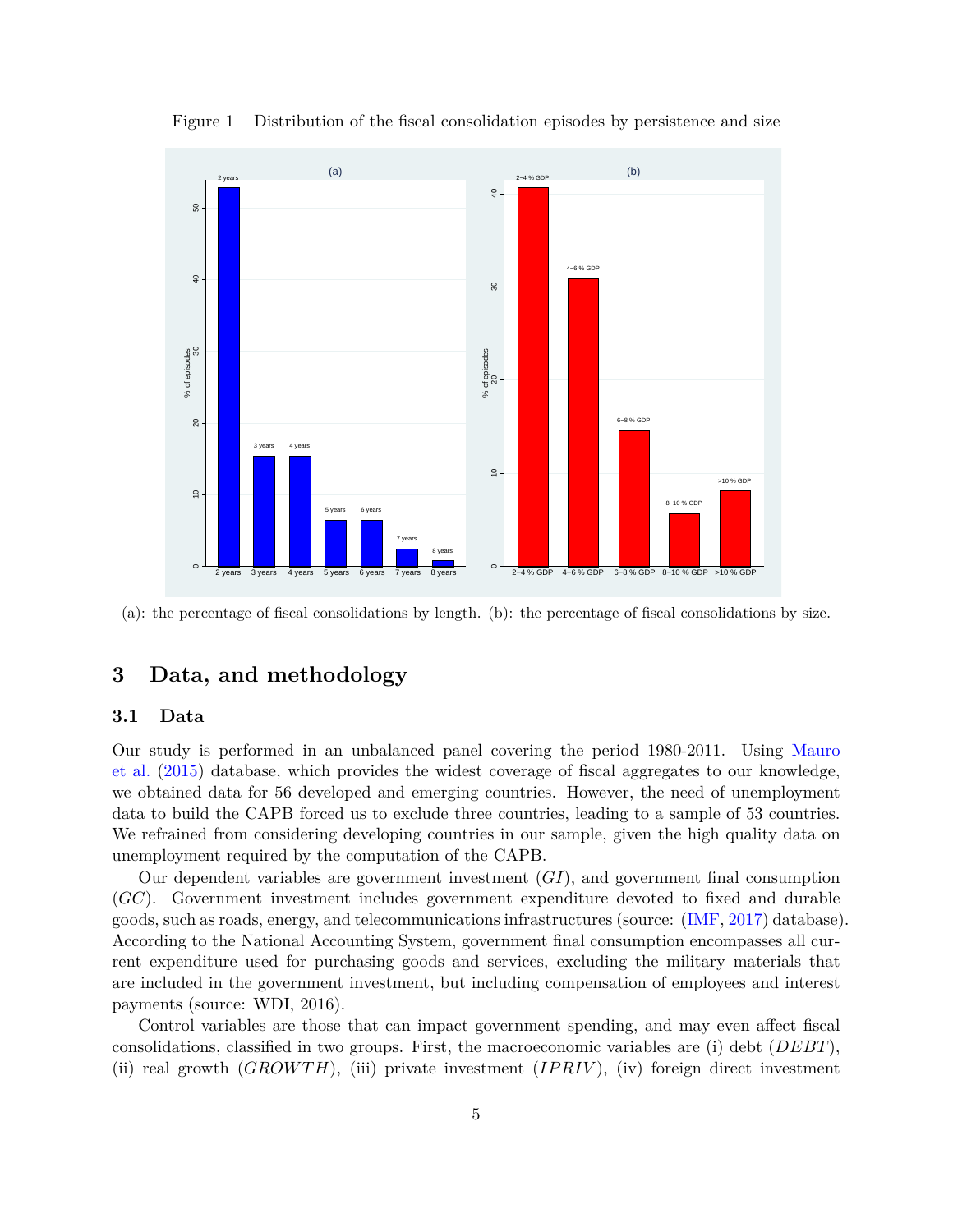(*F DI*), (v) aid (*AID*), (vi) remittances (*REMIT*), (vii) trade openness (*T RADE*), (viii) natural resources rents  $(NATR)$ , (ix) terms of trade  $(TOT)$ , and (x) a dummy variable capturing the impact of being under an IMF program (*IMF P*); except real growth and the IMF program dummy, all variables are in ratio of GDP, and aid is in ratio of GNI. Second, we consider variables related to population, namely: (i) population growth  $(POPr)$ , (ii) the share of population above 65 years old (*P OP*65), (iii) the urban rate (*URB*), and (iv) the log of population size (*LP OP*); and to institutions, namely: (v) a left-wing governments dummy (*EXECL*), (vi) the political color of the legislature (*P COL*), (vii) the presence of an electoral period (*EXELEC*), and (viii) government stability (*GOV* ). The Appendix reports the sources, definitions, and descriptive statistics of variables.

#### **3.2 The econometric model**

We estimate the following dynamic model with country-fixed effects

$$
GI_{it} = \alpha_0 + \rho_0 GI_{it-1} + \beta_0 CONS_{it} + \beta_0^k X_{it}^k + v_i + \epsilon_{it},\tag{6}
$$

$$
GC_{it} = \alpha_1 + \rho_1 GC_{it-1} + \beta_1 CONS_{it} + \beta_1^k X_{it}^k + \mu_i + u_{it}. \tag{7}
$$

The dependent variable  $GI_{it}(GC_{it})$  stands for government investment (consumption) in ratio of GDP,  $\rho$  accounts for inertia in the dynamics of *GI* or *GC*,  $\beta^k$  is the marginal effect of each of the *k* control variable,  $v_i(\mu_i)$  are country-fixed effects, and  $\epsilon_{it}(u_{it})$  is the error term. The coefficient of interest is *β*<sup>0</sup> (*β*1), which captures the effect of our fiscal consolidation variable (*CONS*) on  $GI_{it}(GC_{it})$ .

We use the [Blundell and Bond](#page-21-9) [\(1998\)](#page-21-9) system-GMM estimator in our baseline model, for the following reasons. First, OLS lead to bias estimates, since they do not account for country-unobserved heterogeneity. However, the country-fixed effects estimator is also inconsistent when the time panel dimension is short, due to the correlation between the lagged dependent variable and the error terms [\(Nickell,](#page-22-12) [1981\)](#page-22-12). Besides, [Hauk and Wacziarg](#page-21-12) [\(2009\)](#page-21-12) emphasize that the fixed-effects estimator worsens the bias related to measurement errors, and undervalues the impact of covariates in a dynamic panel setting with time-persistent regressors, as in our case. Second, while the difference-GMM estimator copes with the heterogeneity bias in the first-difference step and mitigates endogeneity issues, it suffers from a weak-instrument problem due to the weak correlation between lagged variables in level and variables in first-difference in the presence of time-persistence [\(Alonso-Borrego](#page-20-13) [and Arellano,](#page-20-13) [1999\)](#page-20-13). Third, the system-GMM provides more consistent and efficient estimators than the difference-GMM in dynamic panels in the presence of highly-persistent variables over time ([\(Blundell and Bond,](#page-21-9) [1998\)](#page-21-9) and [\(Blundell et al.,](#page-21-13) [2001\)](#page-21-13)). Finally, the system-GMM provides a smaller bias (in terms of size) than the difference-GMM or the fixed-effects estimators, even when the required stationary condition is doubtful [\(Hauk and Wacziarg,](#page-21-12) [2009\)](#page-21-12).

#### **4 Baseline results**

Our baseline results are presented in Tables 1, 2, and 3. When implementing the system-GMM estimator, we overcome the proliferation of instruments by collapsing the matrix of instruments to have less instruments than countries [\(Roodman,](#page-22-13) [2009\)](#page-22-13).<sup>[3](#page-0-0)</sup> In addition to the strong effect of the

<sup>&</sup>lt;sup>3</sup>In addition, we report that the variables are stationary (results are available upon request).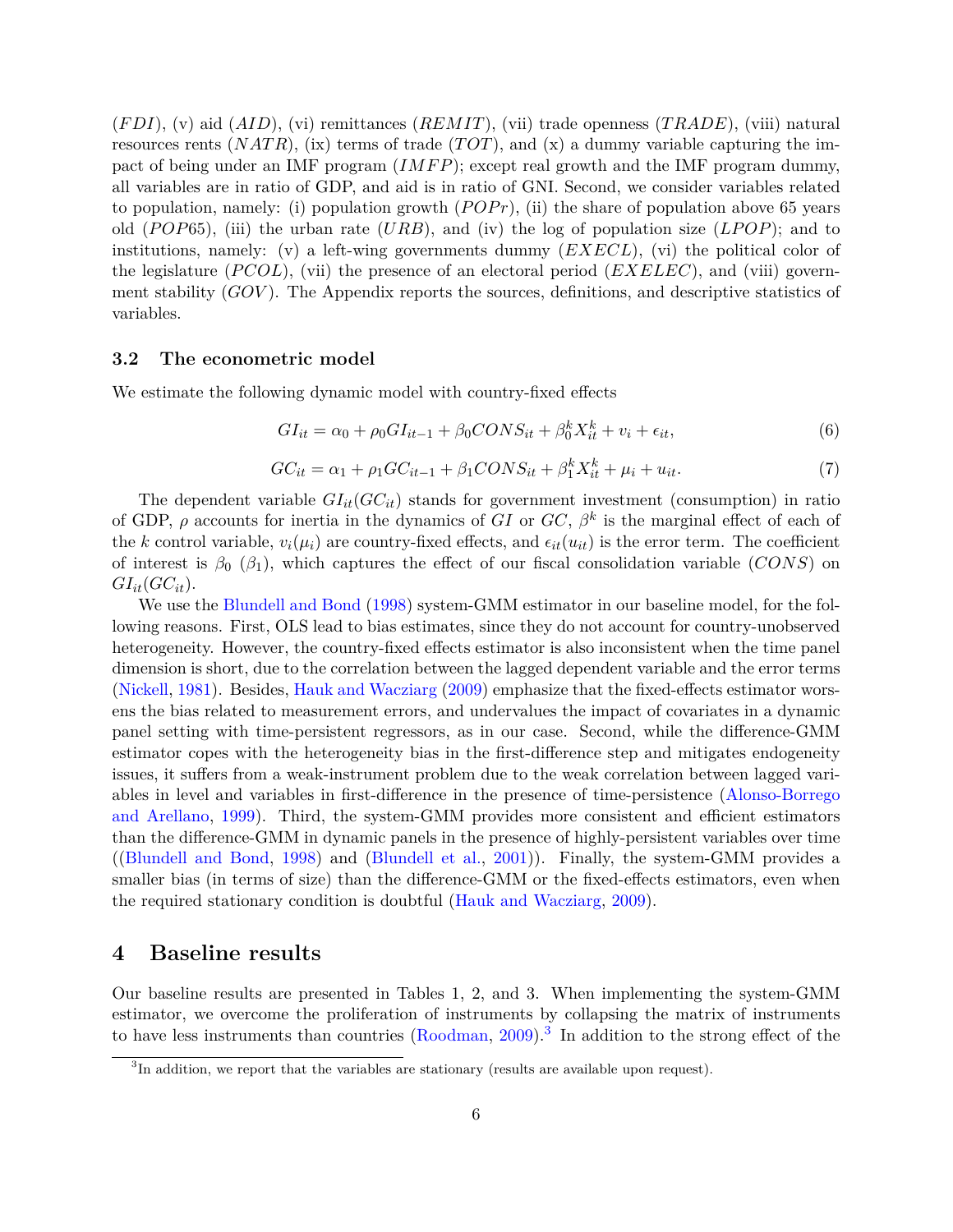lagged depending variable, the use of the system-GMM estimator is equally supported by usual diagnostic tests, namely valid instruments (see the p-value of the Hansen test), and the presence (absence) of first-order (second-order) autocorrelation in the dependent variable as shown by the  $AR(1)$   $(AR(2))$  test.

#### **4.1 Level effects**

According to Table 1, fiscal consolidations significantly decrease *GI* on average, even in the presence of different control variables. Analogously, fiscal consolidations equally significantly decrease *GC* on average, as shown by Table 2.[4](#page-0-0)

It is then interesting to compare the effect of fiscal consolidations on *GI* and *GC*. As shown by Tables 1-2, fiscal consolidations are found to decrease both variables. In terms of magnitude, based on columns (8) of Tables 1-2, a one percentage point increase of the ratio CAPB/GDP (under a fiscal consolidation) reduces the *GI* (*GC*) ratio by 0.085 (0.100) percentage points. However, concluding that these coefficients are statistically different (or not) is a fairly complicated task, given that they are of comparable size (all the more if we take into account standard errors), and are extracted from different regressions. In addition, when estimating the effect of fiscal consolidations on *GI* (*GC*), we use *GC* (*GI*) ratio as a covariate, i.e. the impact of fiscal consolidations on government investment (consumption) is computed for a *given* level of government consumption (investment); as such, we capture a pure level effect, and cannot assess their relative change. To deal with this issue in a more appropriate manner, we look in the following at the composition effect of fiscal consolidations.

#### **4.2 The** *composition* **effect: government investment** *versus* **government consumption**

To evaluate the relative response of the two types of public spending, we modify equations (6)-(7) and look at the effect of fiscal consolidations on the ratio *GI/GC*

$$
\frac{GI_{it}}{GC_{it}} = \alpha_2 + \rho_2 \frac{GI_{it-1}}{GC_{it-1}} + \beta_2 CONS_{it} + \beta_2^k X_{it}^k + \lambda_i + \xi_{it},\tag{8}
$$

with  $\frac{GI_{it}}{GC_{it}}$  the ratio between government investment and consumption.

Table 3 presents the results. As shown by regression (1), fiscal consolidations significantly decrease the ratio *GI/GC*. Corroborated with the individual decline previously emphasized for *GI* and *GC*, it comes that the relative change in the government investment ratio is stronger than the relative change in the government consumption ratio.<sup>[5](#page-0-0)</sup>

<sup>4</sup>Only few control variables are significant. For example, an increase in private investment sometimes raises *GI*, but does not affect *GC*, suggesting that substitution effects between private and public investment may be at work. Conversely, higher economic growth and debt reduce only *GC*, the latter effect arising probably because of the reallocation of resources towards the payment of the increasing debt burden. Finally, higher trade is associated with a decrease in both *GI* and *GC*.

 $5$ This result can be intuitively supported as follows. The mean of the government investment ratio  $(4.13\%)$  is roughly four times lower than the mean of the government consumption ratio (16.22%). Since the negative effect of fiscal consolidations is roughly the same (see the coefficients of *CONS* in Tables 1-2), the relative decrease of the *GI* ratio is stronger. However, what Table 3 adds, in particular, is that this decrease is significant. According to the last column of Table 3, an improvement of the CAPB of 1.70 percentage points of GDP (the average CAPB improvement during fiscal consolidations) reduces the  $GI/GC$  ratio by roughly 3.8 percentage points of GDP in the long-run.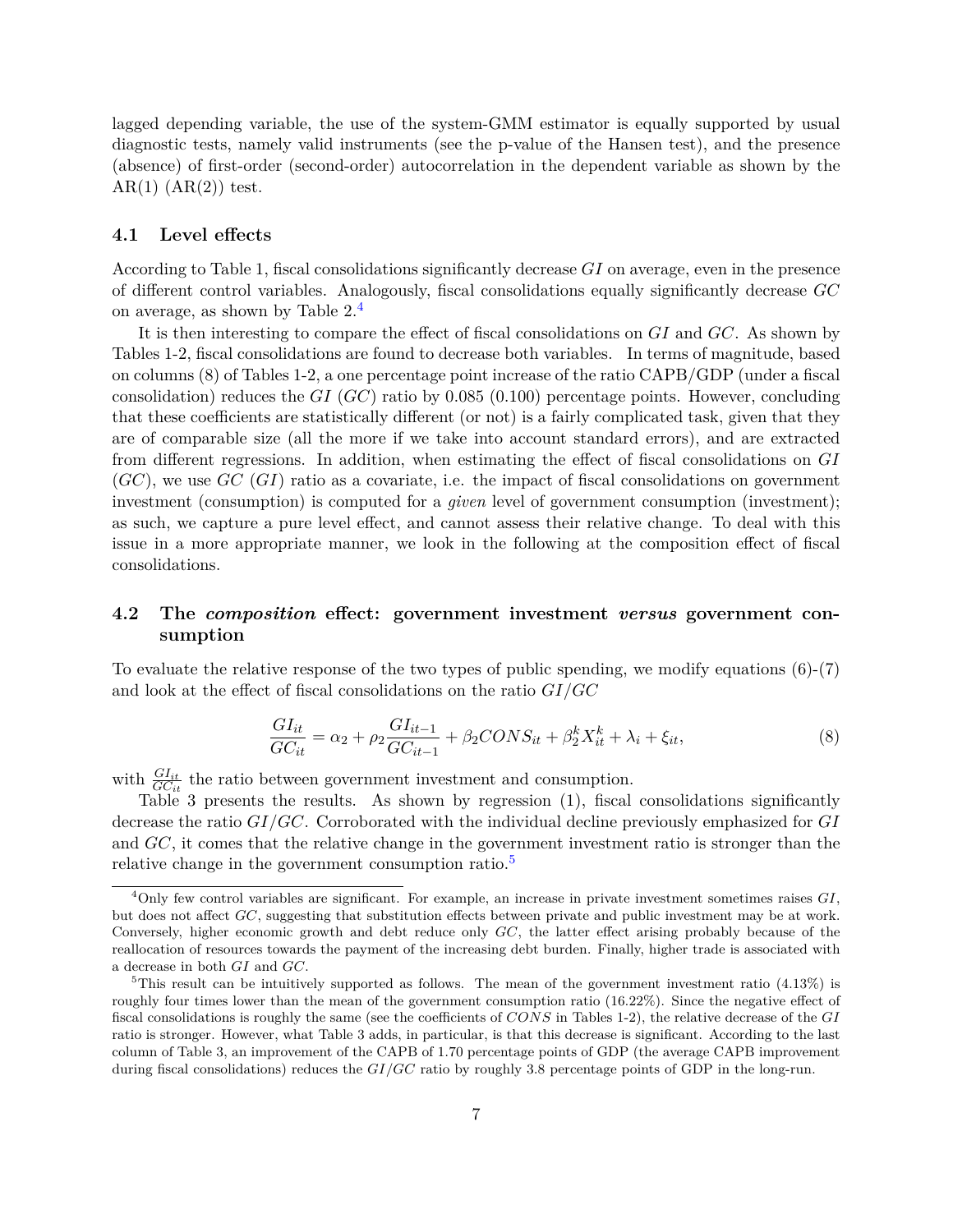|               | $\left(1\right)$ | $\left( 2\right)$ | $\overline{(3)}$ | (4)         | (5)         | (6)         | (7)         | (8)         |
|---------------|------------------|-------------------|------------------|-------------|-------------|-------------|-------------|-------------|
| $GI_{it-1}$   | $0.903***$       | $0.798***$        | $0.894***$       | $0.620***$  | $0.734***$  | $0.636***$  | $0.636***$  | $0.928***$  |
|               | (0.191)          | (0.241)           | (0.256)          | (0.196)     | (0.198)     | (0.094)     | (0.089)     | (0.068)     |
|               |                  |                   |                  |             |             |             |             |             |
| $CONS_{it}$   | $-0.103***$      | $-0.096***$       | $-0.122***$      | $-0.099***$ | $-0.100***$ | $-0.085***$ | $-0.085***$ | $-0.085***$ |
|               | (0.025)          | (0.028)           | (0.034)          | (0.028)     | (0.025)     | (0.020)     | (0.019)     | (0.024)     |
|               |                  | $-0.023$          | $-0.010$         | 0.004       | 0.002       | 0.001       | $-0.005$    | 0.007       |
| $GC_{it}$     |                  |                   |                  |             |             |             |             |             |
|               |                  | (0.054)           | (0.062)          | (0.057)     | (0.052)     | (0.057)     | (0.054)     | (0.042)     |
| $DEBT_{it-1}$ |                  |                   | $-0.004$         | $-0.002$    | $-0.002$    | $-0.002$    | $-0.002$    | $-0.005$    |
|               |                  |                   | (0.003)          | (0.002)     | (0.002)     | (0.003)     | (0.002)     | (0.005)     |
|               |                  |                   |                  |             |             |             |             |             |
| $GROWTH_{it}$ |                  |                   |                  | $-0.016$    | $-0.005$    | $-0.005$    | $-0.003$    | $0.018\,$   |
|               |                  |                   |                  | (0.014)     | (0.014)     | (0.011)     | (0.010)     | (0.013)     |
|               |                  |                   |                  |             |             |             |             |             |
| $TRADE_{it}$  |                  |                   |                  |             | $-0.008*$   | $-0.007**$  | $-0.007*$   | $-0.014***$ |
|               |                  |                   |                  |             | (0.004)     | (0.004)     | (0.004)     | (0.005)     |
|               |                  |                   |                  |             |             |             |             | $-0.071**$  |
| $IPRIV_{it}$  |                  |                   |                  |             |             | $-0.028$    | $-0.031$    |             |
|               |                  |                   |                  |             |             | (0.027)     | (0.028)     | (0.033)     |
| $IMFP_{it}$   |                  |                   |                  |             |             |             | $-0.183$    | $-0.121$    |
|               |                  |                   |                  |             |             |             | (0.231)     | (0.196)     |
|               |                  |                   |                  |             |             |             |             |             |
| $GOV_{it}$    |                  |                   |                  |             |             |             |             | $-0.002$    |
|               |                  |                   |                  |             |             |             |             | (0.013)     |
| N             | 1393             | 1280              | 1220             | 1220        | 1219        | 1219        | 1219        | 1152        |
| groups        | $53\,$           | 48                | $48\,$           | $48\,$      | 48          | 48          | 48          | 48          |
| $N$ _instr    | $8\,$            | $\boldsymbol{9}$  | 11               | 13          | $16\,$      | 19          | 20          | $20\,$      |
| AR(1)         | 0.004            | 0.026             | 0.012            | 0.020       | 0.012       | 0.000       | 0.000       | $0.000\,$   |
| AR(2)         | $0.212\,$        | 0.355             | 0.566            | 0.481       | 0.404       | 0.286       | 0.311       | $0.245\,$   |
| Hansen        | 0.191            | 0.079             | 0.044            | 0.282       | 0.653       | 0.701       | 0.677       | 0.112       |

Table 1 – The effect of fiscal consolidations on the government investment-to-GDP ratio

Standard errors are in brackets. Regressions are based on the Blundell-Bond estimator. Lagged *GI* is predetermined, lagged debt is exogenous, and the remaining covariates are endogenous variables. <sup>∗</sup> *p <* 0*.*1, ∗∗ *p <* 0*.*05, ∗∗∗ *p <* 0*.*01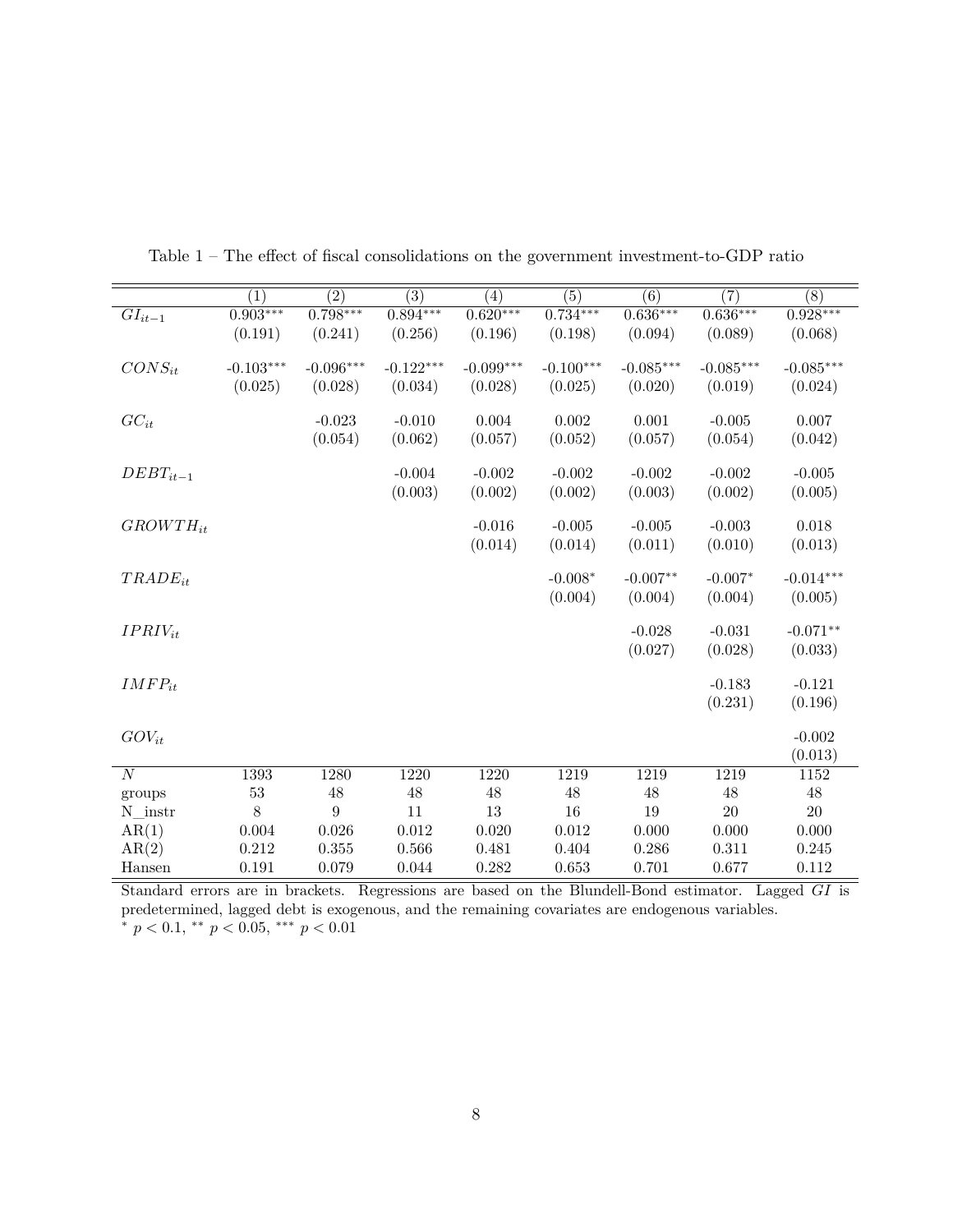|                        | (1)        | (2)        | (3)                   | (4)         | (5)         | (6)         | (7)         | (8)         |
|------------------------|------------|------------|-----------------------|-------------|-------------|-------------|-------------|-------------|
| $\overline{GC_{it-1}}$ | $0.760***$ | $0.733***$ | $0.\overline{916***}$ | $0.867***$  | $0.896***$  | $0.895***$  | $0.893***$  | $0.925***$  |
|                        | (0.072)    | (0.089)    | (0.063)               | (0.071)     | (0.065)     | (0.065)     | (0.073)     | (0.061)     |
|                        |            |            |                       |             |             |             |             |             |
| $CONS_{it}$            | $-0.145**$ | $-0.135**$ | $-0.125***$           | $-0.102**$  | $-0.101**$  | $-0.102**$  | $-0.094**$  | $-0.100**$  |
|                        | (0.062)    | (0.060)    | (0.047)               | (0.049)     | (0.045)     | (0.044)     | (0.044)     | (0.046)     |
|                        |            | $0.403**$  | $0.474***$            | $0.450***$  | $0.409***$  | $0.385***$  | $0.356***$  | $0.181**$   |
| $GI_{it}$              |            |            |                       |             |             |             |             |             |
|                        |            | (0.157)    | (0.093)               | (0.112)     | (0.107)     | (0.108)     | (0.101)     | (0.092)     |
| $DEBT_{it-1}$          |            |            | $-0.010$              | $-0.013**$  | $-0.012**$  | $-0.012**$  | $-0.013**$  | $-0.013**$  |
|                        |            |            | (0.007)               | (0.006)     | (0.006)     | (0.006)     | (0.006)     | (0.006)     |
|                        |            |            |                       |             |             |             |             |             |
| $GROWTH_{it}$          |            |            |                       | $-0.080***$ | $-0.073***$ | $-0.067***$ | $-0.065***$ | $-0.082***$ |
|                        |            |            |                       | (0.023)     | (0.021)     | (0.024)     | (0.024)     | (0.023)     |
|                        |            |            |                       |             | $-0.018**$  | $-0.017**$  | $-0.015**$  | $-0.017**$  |
| $TRADE_{it}$           |            |            |                       |             |             |             |             |             |
|                        |            |            |                       |             | (0.008)     | (0.007)     | (0.007)     | (0.007)     |
| $IPRIV_{it}$           |            |            |                       |             |             | $-0.034$    | $-0.042$    | $-0.027$    |
|                        |            |            |                       |             |             | (0.040)     | (0.041)     | (0.026)     |
|                        |            |            |                       |             |             |             |             |             |
| $IMFP_{it}$            |            |            |                       |             |             |             | $-0.226$    | $-0.103$    |
|                        |            |            |                       |             |             |             | (0.259)     | (0.200)     |
|                        |            |            |                       |             |             |             |             |             |
| $GOV_{it}$             |            |            |                       |             |             |             |             | $-0.000$    |
|                        |            |            |                       |             |             |             |             | (0.034)     |
| $\overline{N}$         | 1278       | 1278       | 1218                  | 1218        | 1218        | 1218        | 1218        | 1151        |
| groups                 | 48         | $48\,$     | $48\,$                | $48\,$      | 48          | $48\,$      | 48          | 48          |
| N instr                | $20\,$     | 12         | 13                    | 13          | 12          | 13          | 16          | $16\,$      |
| AR(1)                  | 0.001      | 0.002      | 0.002                 | 0.003       | 0.002       | $0.002\,$   | 0.002       | 0.003       |
| AR(2)                  | 0.454      | 0.592      | 0.601                 | 0.641       | 0.518       | 0.529       | 0.603       | 0.852       |
| Hansen                 | 0.163      | 0.054      | 0.775                 | 0.708       | 0.865       | 0.869       | 0.787       | 0.278       |

Table  $2$  – The effect of fiscal consolidations on the government consumption-to-GDP ratio  $\,$ 

Standard errors are in brackets. Regressions are based on the Blundell-Bond estimator. Lagged *GC* is predetermined, GDP growth and fiscal consolidation are endogenous, and the remaining covariates are exogenous.

<sup>∗</sup> *p <* 0*.*1, ∗∗ *p <* 0*.*05, ∗∗∗ *p <* 0*.*01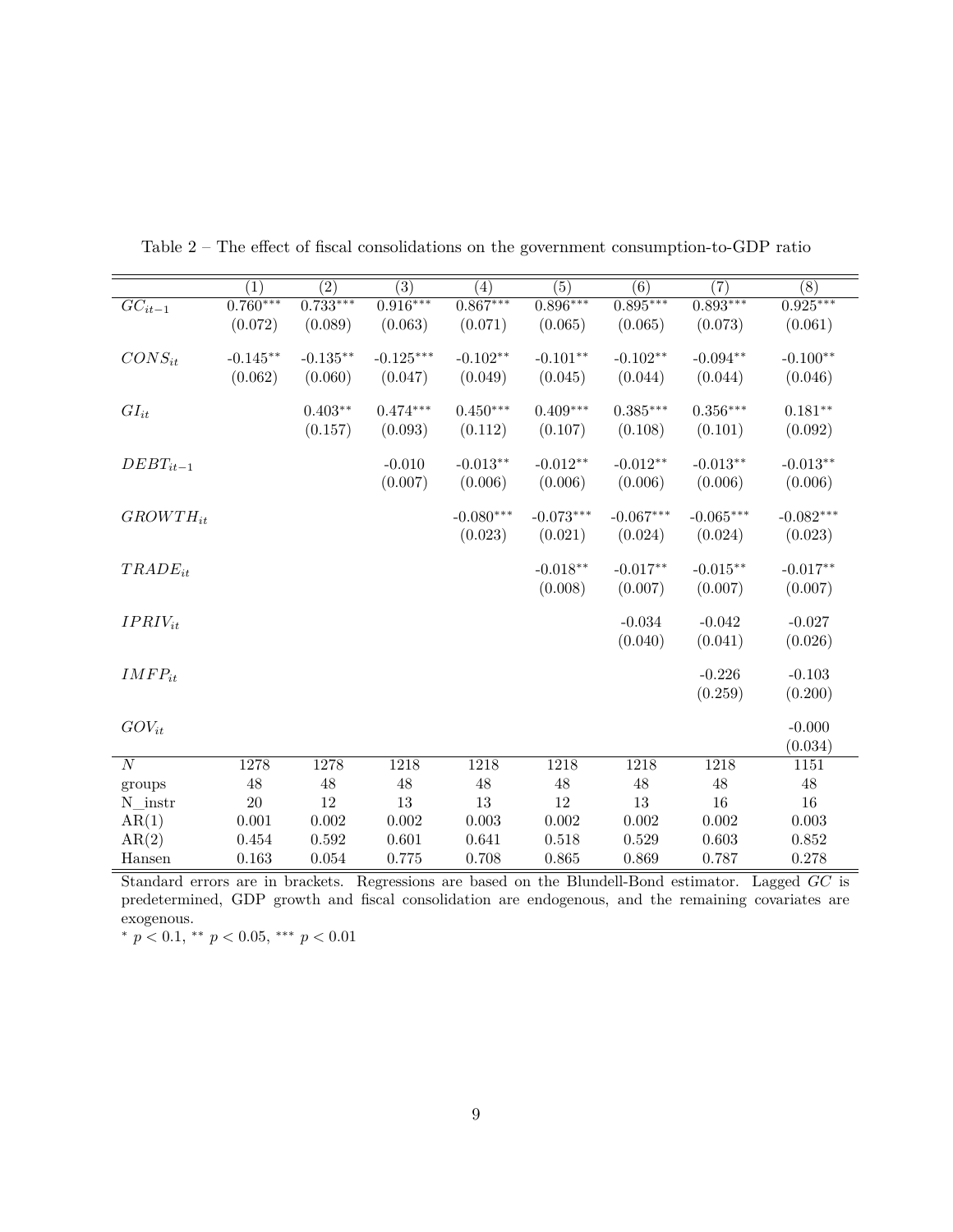|                        | $\left(1\right)$ | $\overline{(2)}$ | $\overline{(3)}$ | (4)         | $\overline{(5)}$ | $\overline{(6)}$ | (7)                    |
|------------------------|------------------|------------------|------------------|-------------|------------------|------------------|------------------------|
| $GI_{it-1}$            | $0.817***$       | $0.701***$       | $0.712***$       | $0.731***$  | $0.674***$       | $0.678***$       | $0.811^{\ast\ast\ast}$ |
| $\overline{GC_{it-1}}$ | (0.201)          | (0.141)          | (0.156)          | (0.170)     | (0.106)          | (0.109)          | (0.179)                |
|                        |                  |                  |                  |             |                  |                  |                        |
| $CONS_{it}$            | $-0.392**$       | $-0.546***$      | $-0.512***$      | $-0.495***$ | $-0.400**$       | $-0.394**$       | $-0.419**$             |
|                        | (0.193)          | (0.188)          | (0.168)          | (0.171)     | (0.157)          | (0.159)          | (0.196)                |
|                        |                  |                  |                  |             |                  |                  |                        |
| $DEBT_{it-1}$          |                  | $-0.021$         | $-0.019$         | $-0.026$    | $-0.032$         | $-0.032$         | $-0.026$               |
|                        |                  | (0.020)          | (0.021)          | (0.021)     | (0.020)          | (0.020)          | (0.030)                |
|                        |                  |                  |                  |             |                  |                  |                        |
| $GROWTH_{it}$          |                  |                  | 0.112            | 0.137       | 0.158            | 0.156            | $0.285***$             |
|                        |                  |                  | (0.120)          | (0.142)     | (0.111)          | (0.123)          | (0.098)                |
| $TRADE_{it}$           |                  |                  |                  | $-0.0225$   | $-0.0241$        | $-0.0235$        | $-0.0290$              |
|                        |                  |                  |                  | $(-0.67)$   | $(-0.84)$        | $(-0.81)$        | $(-0.84)$              |
|                        |                  |                  |                  |             |                  |                  |                        |
| $IPRIV_{it}$           |                  |                  |                  |             | $-0.255$         | $-0.256$         | $-0.444*$              |
|                        |                  |                  |                  |             | (0.241)          | (0.252)          | (0.228)                |
| $IMFP_{it}$            |                  |                  |                  |             |                  | 0.577            | $-0.023$               |
|                        |                  |                  |                  |             |                  |                  |                        |
|                        |                  |                  |                  |             |                  | (0.806)          | (0.820)                |
| $GOV_{it}$             |                  |                  |                  |             |                  |                  | $-0.029$               |
|                        |                  |                  |                  |             |                  |                  | (0.072)                |
| N                      | 1278             | 1218             | 1218             | 1218        | 1218             | 1218             | 1151                   |
| groups                 | $48\,$           | $48\,$           | 48               | 48          | 48               | 48               | 48                     |
| N instr                | $\overline{7}$   | 8                | 11               | 14          | 17               | 18               | 19                     |
| AR(1)                  | 0.006            | 0.001            | 0.002            | 0.003       | 0.001            | 0.001            | 0.003                  |
| AR(2)                  | 0.309            | 0.452            | 0.467            | 0.484       | 0.587            | 0.611            | 0.806                  |
| Hansen                 | 0.165            | $\,0.543\,$      | 0.763            | 0.800       | 0.805            | 0.789            | 0.685                  |

Table 3 – The effect of fiscal consolidations on the GI/GC ratio

Standard errors are in brackets. Regressions are based on the Blundell-Bond estimator. Lagged *GI/GC* is predetermined, lagged debt, government stability and IMF program are exogenous, and the remaining covariates are endogenous.

<sup>∗</sup> *p <* 0*.*1, ∗∗ *p <* 0*.*05, ∗∗∗ *p <* 0*.*01

With respect to an early literature, which insisted on the fact that fiscal consolidations tend to reduce government investment (see e.g[.Oxley and Martin](#page-22-6) [\(1991\)](#page-22-6), or [De Haan et al.](#page-21-8) [\(1996\)](#page-21-8)), our findings suggest that government consumption is equally reduced following fiscal consolidations, consistent with the view that challenges its importance for the likelihood of government's reelection [\(Peltzman](#page-22-14) [\(1992\)](#page-22-14), [Alesina et al.](#page-20-14) [\(1998\)](#page-20-14)). However, the composition effect that we reveal suggests that fiscal consolidations lead to a more important cut in government investment than in government consumption.

## **5 Robustness**

In this section we explore the robustness of our baseline results in several ways.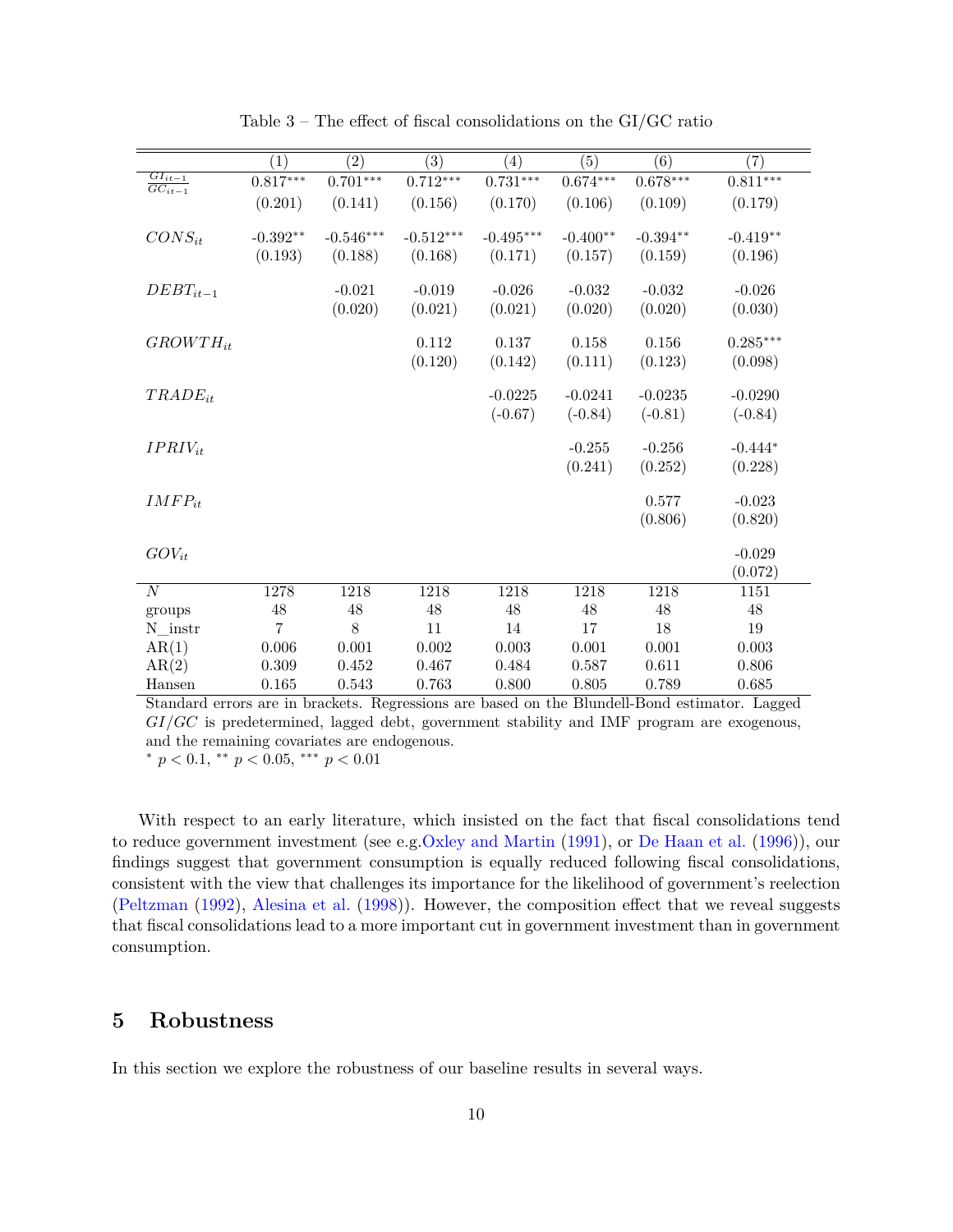#### **5.1 Alternative definitions of fiscal consolidations**

In [Alesina and Ardagna](#page-20-5) [\(2013\)](#page-20-5)'s definition used to compute fiscal consolidations in the baseline specification, the threshold is somehow arbitrary. To check whether our findings are sensitive to a particular threshold, we consider the following alternative definitions of fiscal consolidations.

First, compared with the baseline definition of 2 years & 2 percentage points (hereafter pp), or 3 years  $\&$  3 pp, we increase the threshold to stress the fact that the change in fiscal policy is discretionary. With "threshold 1", a fiscal consolidation episode is signalled by either 2 years of consecutive CAPB improvement of at least 2.5 pp of GDP, or 3 years  $\&$  3.5 pp improvement; while for "threshold 2" ("threshold 3"), the corresponding numbers are 2 years  $\&$  3 pp (4 pp), or 3 years and 4 pp  $(5 \text{ pp})$ . As shown by columns  $(2)-(4)$  in Table [4,](#page-10-0) using these different thresholds to define fiscal consolidations has little impact on the significance or the magnitude of their effect on the *GI/GC* ratio compared with our baseline results reported in column (1).

| <i>Alternatives</i>                   | <b>Baseline</b>    | threshold 1        | threshold 2        | threshold 3           |  |
|---------------------------------------|--------------------|--------------------|--------------------|-----------------------|--|
|                                       | $\left( 1\right)$  | $^{\prime}2)$      | $\left( 3\right)$  | $\left(4\right)$      |  |
| $GI_{it-1}$<br>$\overline{GC_{it-1}}$ | $0.811***(0.179)$  | $0.809***(0.182)$  | $0.803***(0.165)$  | $0.828***$<br>(0.165) |  |
| $CONS_{it}$                           | $-0.419**$ (0.196) | $-0.431**$ (0.207) | $-0.484**$ (0.205) | $-0.489**$ (0.219)    |  |
| N                                     | 1151               | 1151               | 1151               | 1151                  |  |
| Groups                                | 48                 | 48                 | 48                 | 48                    |  |
| N instr                               | 19                 | 19                 | 19                 | 22                    |  |
| AR(1)                                 | 0.003              | 0.003              | 0.002              | 0.002                 |  |
| AR(2)                                 | 0.806              | 0.812              | 0.822              | 0.871                 |  |
| Hansen                                | 0.685              | 0.682              | 0.645              | 0.823                 |  |
| Controls                              | Yes                | ${\rm Yes}$        | Yes                | Yes                   |  |

<span id="page-10-0"></span>Table 4 – Fiscal consolidations and the GI/GC ratio: alternative definitions of thresholds

Standard errors are in brackets. Regressions are based on the Blundell-Bond estimator. Lagged *GI/GC* is predetermined, lagged debt, government stability and IMF program are exogenous, and the remaining covariates are endogenous. We introduce lagged debt, GDP growth, trade, private investment, IMF program and government stability as explanatory variables.

<sup>∗</sup> *p <* 0*.*1, ∗∗ *p <* 0*.*05, ∗∗∗ *p <* 0*.*01

Second, since countries do not present the same deficit level or the same structural capacity to reduce it, we allow the threshold to vary with respect to the country-specific average (me) and standard deviation (sd) in CAPB changes. Following [Yang et al.](#page-23-3) [\(2015\)](#page-23-3), "def 1" designs a fiscal consolidation episode defined as: (i) a one-year fiscal consolidation, if the CAPB improvement is at least me+sd for this year, except if the CAPB falls by me+sd in the previous or next year; or (ii) a two-year (three-year or more) fiscal consolidation, if the CAPB improves in the first year by at least me+1/4sd and the cumulative improvement is of at least me+sd (me+3/2sd); and (iii) a fiscal consolidation stops if the CAPB does not improve in one year or improves by less than  $me+1/4sd$ , and the cumulative improvement over the following year is of at least  $me+1/4sd$ ; however, the fiscal consolidation continues if the variation of the CAPB ranges between  $me+1/4sd$  and  $me-1/4sd$  in this year. Similarly, "def2" and "def3" use the multiples  $(3/4,1/4,1,3/2)$  and  $(2,3/4,2,3)$  of the standard deviation to construct alternative fiscal consolidations measures. As shown by columns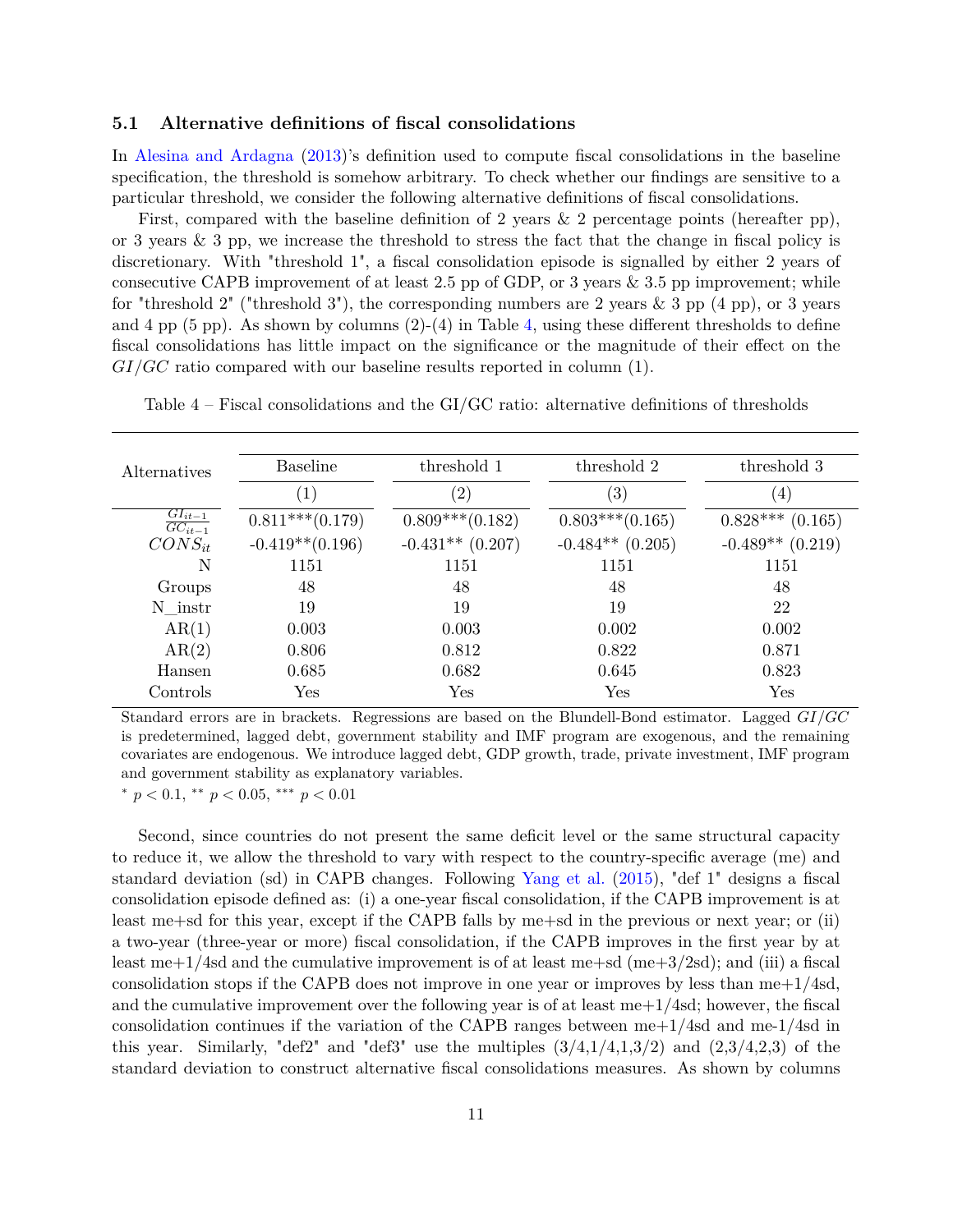|                               | endogenous threshold |                    |                    | CAPB concept       |  |
|-------------------------------|----------------------|--------------------|--------------------|--------------------|--|
| Altenatives                   | Def1                 | Def2               | Def3               | Terms of Trade     |  |
|                               | $\left( 1\right)$    | $\left( 2\right)$  | (3)                | $\left( 4\right)$  |  |
| Single year                   | $\mathbf{I}$         | 3/4                | $\overline{2}$     |                    |  |
| Multiple years                | 1/4, 1, 3/2          | 1/4, 1, 3/2        | 3/4,2,3            |                    |  |
| $\frac{GI_{it-1}}{GC_{it-1}}$ | $0.869***(0.051)$    | $0.882***(0.052)$  | $0.875***$ (0.025) | $0.746***(0.050)$  |  |
| $CONS_{it}$                   | $-0.233**$ (0.059)   | $-0.221**$ (0.058) | $-0.235**$ (0.087) | $-0.221**$ (0.072) |  |
| N                             | 1151                 | 1151               | 1151               | 1124               |  |
| Groups                        | 48                   | 48                 | 48                 | 47                 |  |
| N instr                       | 26                   | 26                 | 30                 | 19                 |  |
| AR(1)                         | 0.000                | 0.000              | 0.000              | 0.000              |  |
| AR(2)                         | 0.857                | 0.858              | 0.812              | 0.572              |  |
| Hansen                        | 0.602                | 0.565              | 0.693              | 0.819              |  |
| Controls                      | Yes                  | Yes                | Yes                | Yes                |  |

<span id="page-11-0"></span>Table 5 – Fiscal consolidations and the GI/GC ratio: endogenous thresholds and an alternative consolidation measure

Standard errors are in brackets. Regressions are based on the Blundell-Bond estimator. Lagged *GI/GC* is predetermined, lagged debt, government stability and IMF program are exogenous, and the remaining covariates are endogenous. We introduce lagged debt, GDP growth, trade, private investment, IMF program and government stability as explanatory variables.

<sup>∗</sup> *p <* 0*.*1, ∗∗ *p <* 0*.*05, ∗∗∗ *p <* 0*.*01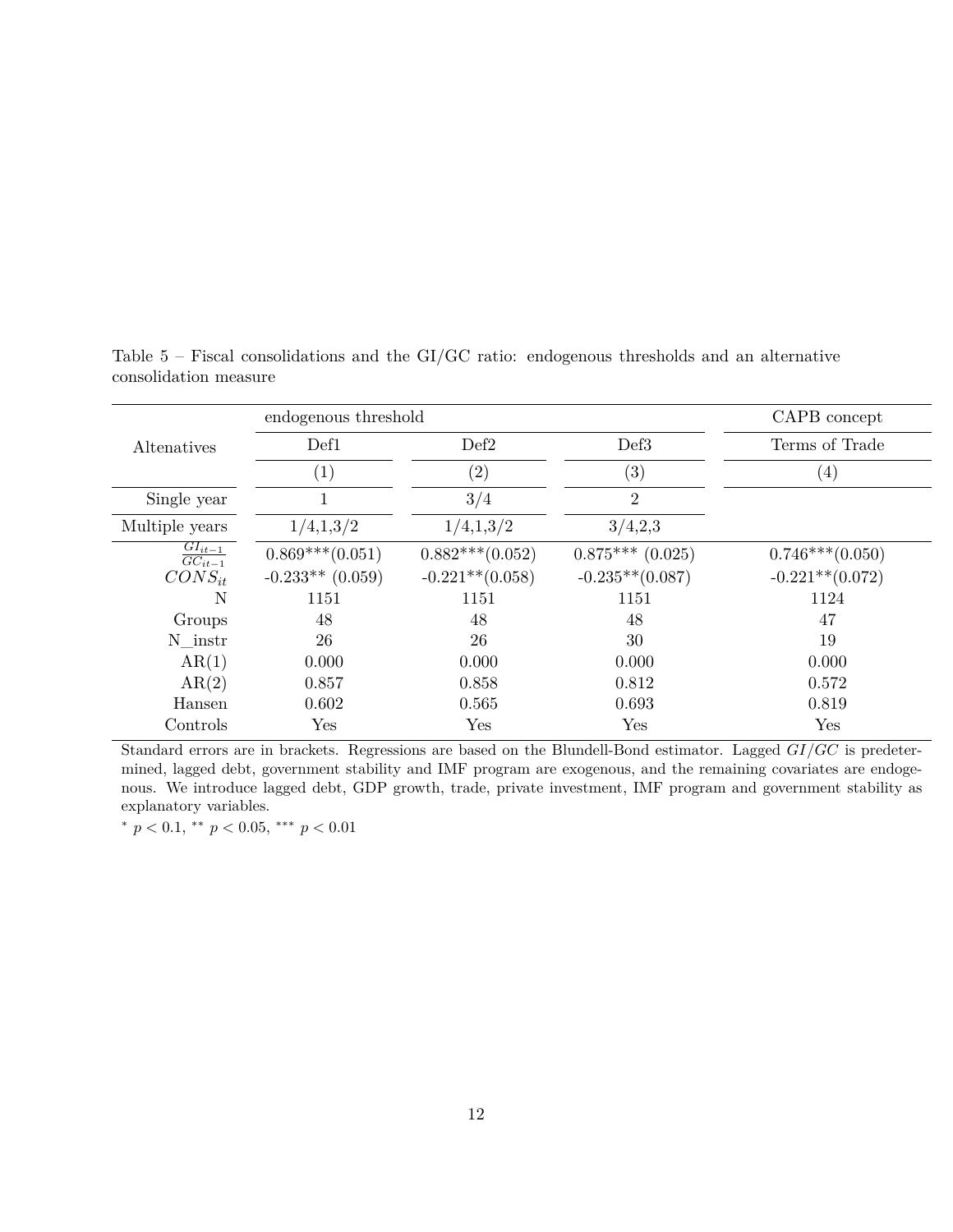(1)-(3) of Table [5,](#page-11-0) despite some magnitude loss, fiscal consolidations are still significantly related with a decrease in the *GI/GC* ratio.

Third, we further account for country-specific heterogeneities, and particularly for international trade shocks on fiscal policy, by including the terms of trade, in addition to the unemployment rate, when computing the CAPB. As such, a fiscal consolidation episode is signaled by: (i) a 2-year period in which the CAPB improves each year and the cumulative improvement is of at least  $2^*$  (mesd) pp; or (ii) a 3-year or more period in which the CAPB improves each year and the cumulative improvement is of at least 3\*(me-sd) pp. Despite a lower magnitude compared with the baseline, column (4) of Table [5](#page-11-0) confirms yet again the negative effect of fiscal consolidations on the *GI/GC* ratio.

#### **5.2 A "Placebo-test" of fiscal consolidations**

Our baseline specification includes only changes in the CAPB during fiscal consolidation episodes. Indeed, we assume that the effect of fiscal consolidations is specific, and not related to discretionary changes in fiscal policy during "normal" times. To take a closer look at this assumption, we introduce in equations  $(6)-(8)$  the change in CAPB during the periods of no fiscal consolidations  $(NCONS<sub>it</sub>)$ , following [Alesina and Ardagna](#page-20-5) [\(2013\)](#page-20-5). Results in Table [6](#page-12-0) support our assumption, since the effect of *NCONS* is rarely and weakly significant. More importantly, we confirm the bias against public investment, since the effect of fiscal consolidations on the *GI/GC* ratio remains significant and negative.

|                                       | (1)        | $\left( 2\right)$ | (3)         | $\left( 4\right)$ | (5)        | (6)        | $\left( 7\right)$ |
|---------------------------------------|------------|-------------------|-------------|-------------------|------------|------------|-------------------|
| $GI_{it-1}$<br>$\overline{GC_{it-1}}$ | $0.781***$ | $0.737***$        | $0.742***$  | $0.797***$        | $0.758***$ | $0.789***$ | $0.856***$        |
|                                       | (0.179)    | (0.110)           | (0.098)     | (0.102)           | (0.085)    | (0.071)    | (0.164)           |
| $CONS_{it}$                           | $-0.289**$ | $-0.531***$       | $-0.477***$ | $-0.472***$       | $-0.358**$ | $-0.342**$ | $-0.395**$        |
|                                       | (0.143)    | (0.176)           | (0.153)     | (0.163)           | (0.169)    | (0.169)    | (0.179)           |
| $NCONS_{it}$                          | $-0.131$   | $-0.082$          | $-0.118$    | $-0.130$          | $-0.118*$  | $-0.121*$  | $-0.121$          |
|                                       | (0.108)    | (0.071)           | (0.083)     | (0.088)           | (0.060)    | (0.066)    | (0.095)           |
| N                                     | 1278       | 1218              | 1218        | 1218              | 1218       | 1218       | 1151              |
| groups                                | 48         | 48                | 48          | 48                | 48         | 48         | 48                |
| N instr                               | 10         | 11                | 14          | 17                | 19         | 25         | 26                |
| AR(1)                                 | 0.006      | 0.000             | 0.000       | 0.000             | 0.000      | 0.000      | 0.003             |
| AR(2)                                 | 0.324      | 0.464             | 0.507       | 0.515             | 0.585      | 0.551      | 0.736             |
| Hansen                                | 0.231      | 0.708             | 0.874       | 0.811             | 0.694      | 0.813      | 0.839             |

<span id="page-12-0"></span>Table 6 – The effect of fiscal consolidations on the GI/GC ratio: no consolidation episodes

Standard errors are in brackets. Regressions are based on the Blundell-Bond estimator. Starting from the most parsimonious specification (column 1), we progressively introduce lagged debt, GDP growth, trade, private investment, IMF program, and government stability in columns (2)-(7). <sup>∗</sup> *p <* 0*.*1, ∗∗ *p <* 0*.*05, ∗∗∗ *p <* 0*.*01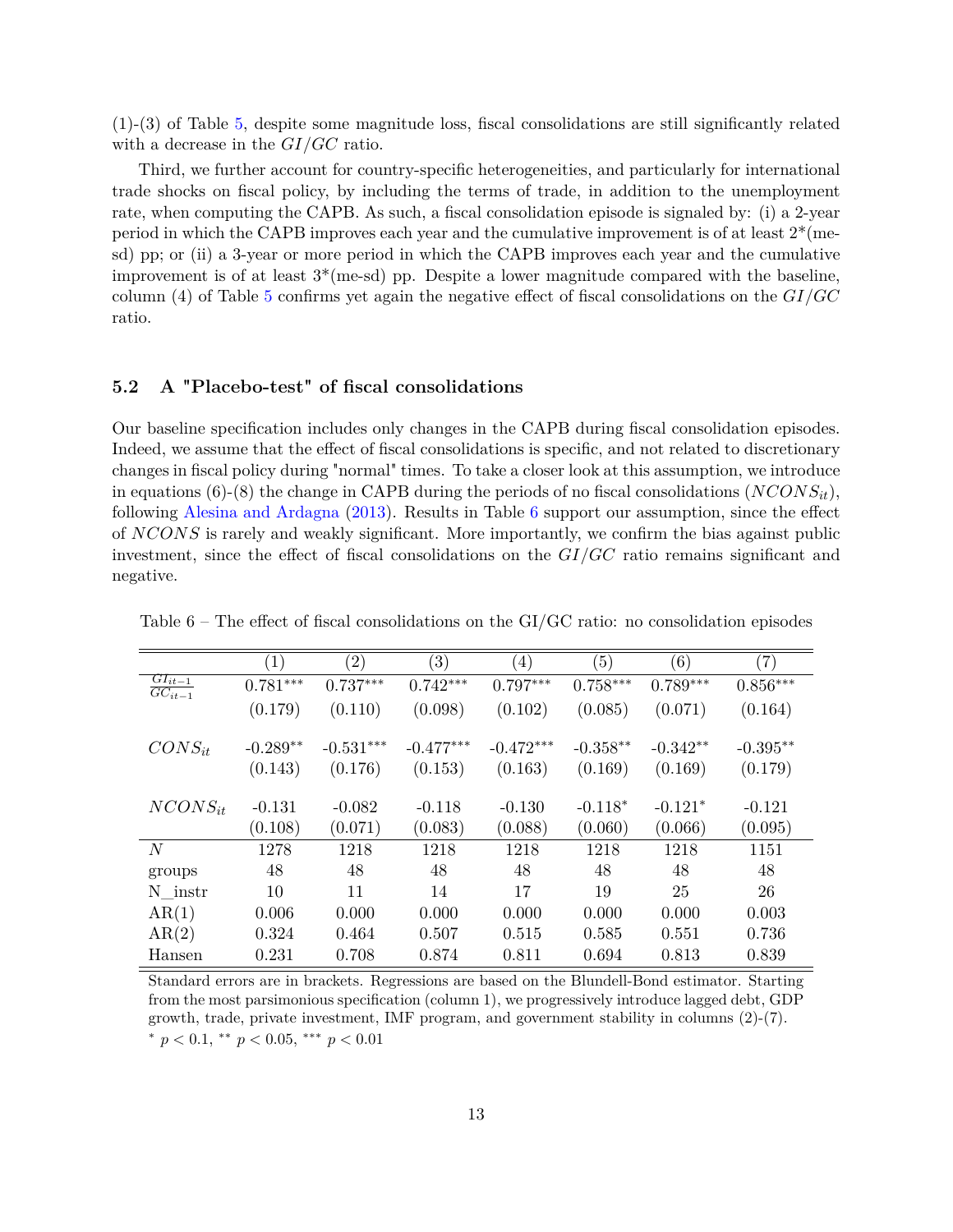#### **5.3 Additional control variables**

We introduce several additional control variables, related to (i) the financing of development (foreign direct investment, aid, remittances, and natural resources rents), to account for a crowding-in/out effect, (ii) the structure of the economy (urban population, and population growth), to capture the burden of the population on government's fiscal stance, and (iii) institutions (the political tendency of the government party, the political color of the legislature, and the electoral period), to control for potential partisan cycles. As shown by Table [17](#page-27-0) in the Appendix, the negative effect of fiscal consolidations on the ratio *GI/GC* is still at work when controlling for these additional variables.

#### **6 Heterogeneity**

This section analyzes the sensitivity of the effect of fiscal consolidations on the *GI/GC* ratio with respect to fiscal conditions (the debt level, and the adjustment fiscal variable), the overall state of the economy (in the short-run: the position in the business cycle, and in the long-run: the development stage), and financial conditions (financial crises).

#### **6.1 Fiscal conditions: the debt level, and the adjustment fiscal variable**

First, fiscal consolidations are usually designed to reduce public debt. Consequently, it is appealing to see if their effect depends on the debt level. We use the median of the distribution of the average debt for each consolidation period (equal to 53%, in ratio of GDP) to differentiate between fiscal consolidations arising in high-debt  $(CONS_{it}^{HD})$  and low-debt  $(CONS_{it}^{LD})$  contexts. According to Table [7,](#page-14-0) fiscal consolidations significantly reduce the *GI/GC* ratio only in a context of high debt, consistent with previous findings of strong public investment contraction in damaged fiscal stance (see e.g. [\(Bacchiocchi et al.,](#page-20-15) [2011\)](#page-20-15)).

Second, fiscal consolidations can be performed through spending-cuts or tax-hikes (or a combination of the two). To see if the composition of the adjustment matters, we split fiscal consolidation episodes into "tax-based" adjustments  $(CTAX_{it})$  for which most of the variation in the CAPB is due to tax hikes, and "spending-based" adjustments (*CSP ENDit*) for which most of the variation in the CAPB is due to a reduction in spending ([\(McDermott and Wescott,](#page-22-0) [1996\)](#page-22-0), [\(Guajardo et al.,](#page-21-5) [2014\)](#page-21-5), or [\(Yang et al.,](#page-23-3) [2015\)](#page-23-3) equally use such a distinction). Table [8](#page-14-1) shows that, once we account for control variables (see from column 3 onwards), only fiscal consolidations based on spending-cuts robustly reduce the *GI/GC* ratio, suggesting that revenue-increasing strategies based on taxes may be a virtuous way to protect government investment.

#### **6.2 The state of the economy**

First, we consider the state of the economy in the short-run, captured by the phase of the business cycle. Drawing upon the popular [Hodrick and Prescott](#page-22-15) [\(1997\)](#page-22-15) filter to compute the cyclical component of GDP, we distinguish between "bad" times  $(CONS_{it}^{LC})$  and "good" times  $(CONS_{it}^{HC})$ . As shown by Table [9,](#page-15-0) fiscal consolidations significantly reduce the *GI/GC* ratio only during bad times, corroborating to some extent our finding of a significant effect exclusively in high-debt contexts.

Second, we look at the state of the economy in the long-run, captured by the development stage. Despite most of the literature being devoted to developed countries, fiscal consolidations may impact differently the composition of public spending in OECD compared with non-OECD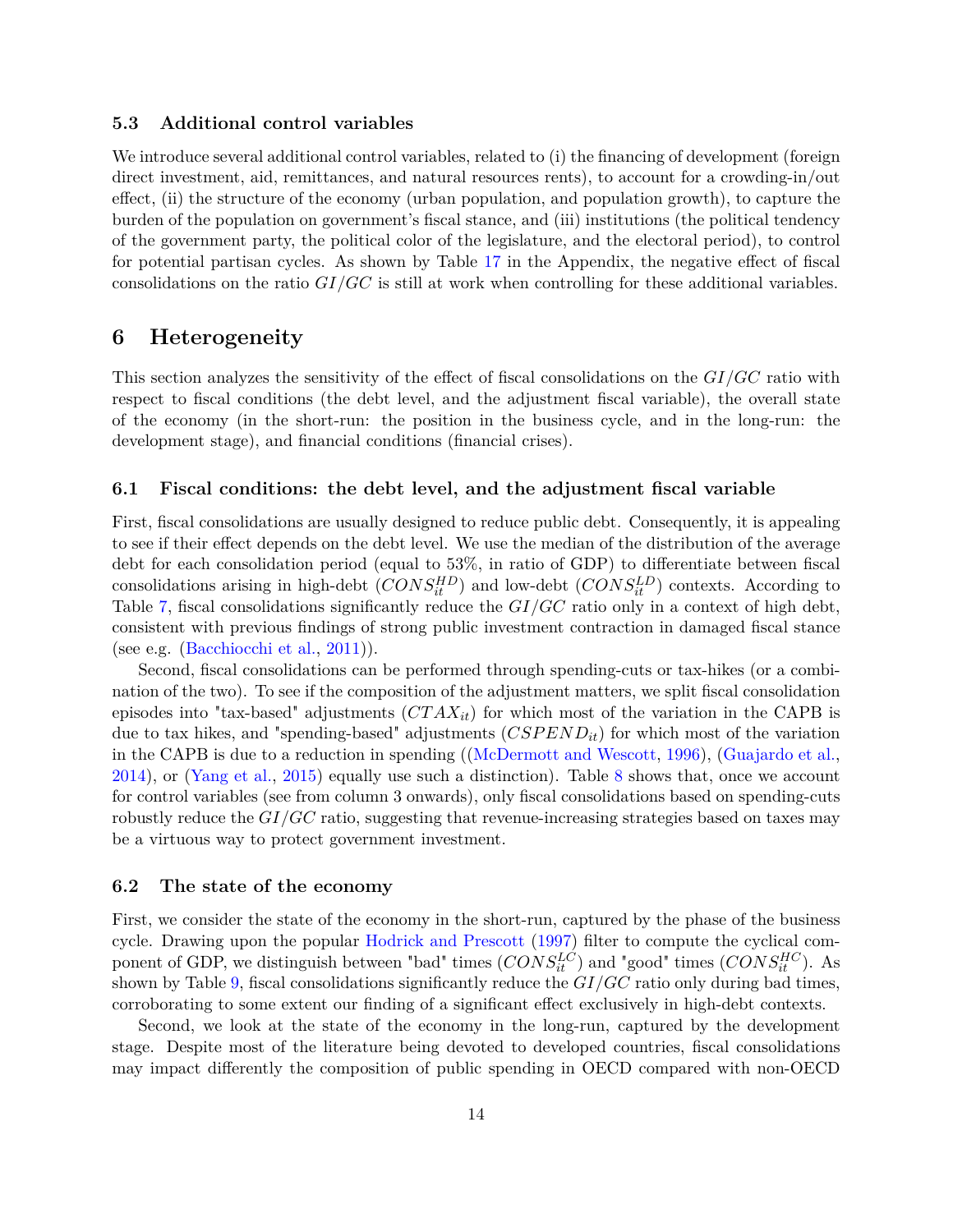<span id="page-14-0"></span>

|                                       | $\left(1\right)$ | $\left( 2\right)$ | $\left( 3\right)$ | $\left( 4\right)$ | (5)         | (6)         | (7)         | (8)         |
|---------------------------------------|------------------|-------------------|-------------------|-------------------|-------------|-------------|-------------|-------------|
| $GI_{it-1}$<br>$\overline{GC_{it-1}}$ | $0.871***$       | $0.821***$        | $0.806***$        | $0.864***$        | $0.832***$  | $0.805***$  | $0.820***$  | $0.872***$  |
|                                       | (0.209)          | (0.189)           | (0.179)           | (0.194)           | (0.200)     | (0.146)     | (0.131)     | (0.063)     |
| $CONS^{HD}$                           | $-0.914***$      |                   | $-0.880***$       | $-0.929***$       | $-0.792***$ | $-0.743***$ | $-0.747***$ | $-0.839***$ |
|                                       | (0.289)          |                   | (0.289)           | (0.266)           | (0.292)     | (0.250)     | (0.255)     | (0.290)     |
| $CONS^{LD}$                           |                  | $-0.055$          | $-0.057$          | $-0.076$          | $-0.009$    | 0.006       | $-0.004$    | 0.060       |
|                                       |                  | (0.221)           | (0.225)           | (0.229)           | (0.186)     | (0.175)     | (0.174)     | (0.175)     |
| N                                     | 1278             | 1278              | 1278              | 1278              | 1278        | 1278        | 1278        | 1180        |
| groups                                | 48               | 48                | 48                | 48                | 48          | 48          | 48          | 48          |
| N instr                               | 7                | 7                 | 10                | 13                | 16          | 19          | 20          | 21          |
| AR(1)                                 | 0.005            | 0.004             | 0.004             | 0.003             | 0.005       | 0.002       | 0.001       | 0.000       |
| AR(2)                                 | 0.291            | 0.291             | 0.303             | 0.298             | 0.449       | 0.634       | 0.642       | 0.964       |
| Hansen                                | 0.293            | 0.235             | 0.419             | 0.536             | 0.544       | 0.617       | 0.562       | 0.739       |

Table  $7$  – The effect of fiscal consolidations on the GI/GC ratio: debt level sensitivity

Standard errors are in brackets. Regressions are based on the Blundell-Bond estimator. Starting from the most parsimonious specification (columns 1-3), we progressively introduce GDP growth, trade, private investment, IMF program, and government stability in columns (4)-(8).

<sup>∗</sup> *p <* 0*.*1, ∗∗ *p <* 0*.*05, ∗∗∗ *p <* 0*.*01

<span id="page-14-1"></span>Table 8 – The effect of fiscal consolidations on the GI/GC ratio: the adjustment variable

|                                       | $\left( 1\right)$ | $\left( 2\right)$ | $\left( 3\right)$ | $\left( 4\right)$ | (5)        | (6)        | (7)        |
|---------------------------------------|-------------------|-------------------|-------------------|-------------------|------------|------------|------------|
| $GI_{it-1}$<br>$\overline{GC_{it-1}}$ | $0.898***$        | $0.760***$        | $0.682***$        | $0.703***$        | $0.665***$ | $0.665***$ | $0.752***$ |
|                                       | (0.137)           | (0.101)           | (0.124)           | (0.140)           | (0.089)    | (0.090)    | (0.059)    |
| $CTAX_{it}$                           | $-0.480**$        | $-0.368**$        | $-0.337$          | $-0.369$          | $-0.248$   | $-0.261$   | $-0.140$   |
|                                       | (0.211)           | (0.164)           | (0.287)           | (0.291)           | (0.241)    | (0.248)    | (0.146)    |
| $CEXPD_{it}$                          | $-0.579***$       | $-0.471**$        | $-0.435**$        | $-0.387**$        | $-0.307**$ | $-0.302**$ | $-0.452**$ |
|                                       | (0.209)           | (0.195)           | (0.201)           | (0.188)           | (0.145)    | (0.142)    | (0.204)    |
| $\boldsymbol{N}$                      | 1278              | 1218              | 1218              | 1218              | 1218       | 1218       | 1151       |
| groups                                | 48                | 48                | 48                | 48                | 48         | 48         | 48         |
| N instr                               | 12                | 15                | 14                | 17                | 20         | 21         | 23         |
| AR(1)                                 | 0.001             | 0.000             | 0.001             | 0.002             | 0.000      | 0.000      | 0.000      |
| AR(2)                                 | 0.313             | 0.377             | 0.465             | 0.493             | 0.582      | 0.606      | 0.792      |
| Hansen                                | 0.340             | 0.572             | 0.655             | 0.718             | 0.748      | 0.748      | 0.669      |

Standard errors are in brackets. Regressions are based on the Blundell-Bond estimator. Starting from the most parsimonious specification (column 1), we progressively introduce lagged debt, GDP growth, trade, private investment, IMF program, and government stability in columns (2)-(7).  $p < 0.1, \cdot^* p < 0.05, \cdot^* p < 0.01$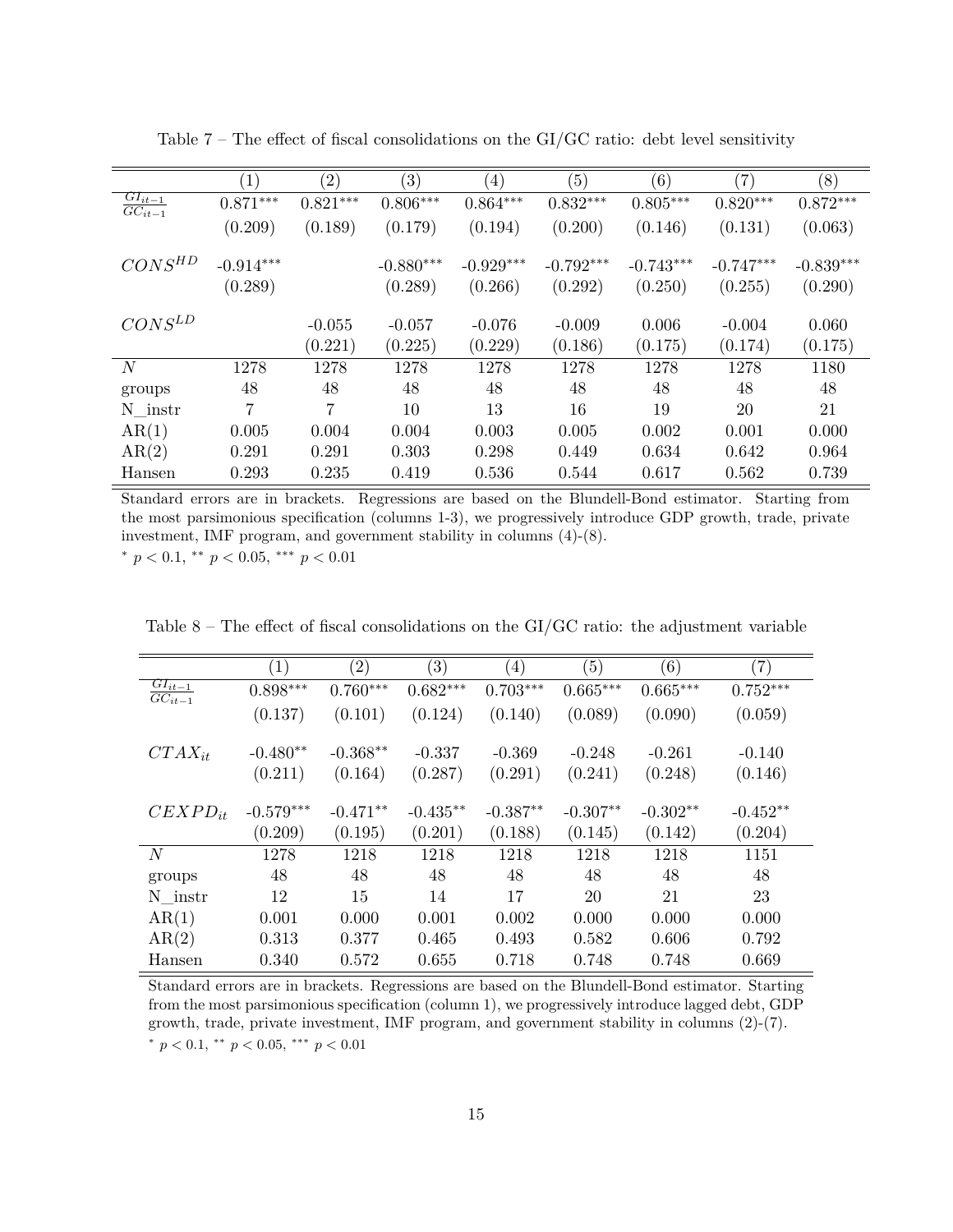|                               | (1)        | (2)        | $\left( 3\right)$ | $\left( 4\right)$ | (5)         | (6)         | (7)        | (8)         |
|-------------------------------|------------|------------|-------------------|-------------------|-------------|-------------|------------|-------------|
| $\frac{GI_{it-1}}{GC_{it-1}}$ | $0.812***$ | $0.826***$ | $0.733***$        | $0.719***$        | $0.729***$  | $0.698***$  | $0.704***$ | $0.828***$  |
|                               | (0.207)    | (0.232)    | (0.180)           | (0.191)           | (0.173)     | (0.121)     | (0.133)    | (0.056)     |
| $CONS^{LC}$                   | $-0.384$   |            | $-0.727***$       | $-0.676***$       | $-0.682***$ | $-0.649***$ | $-0.641**$ | $-0.648***$ |
|                               | (0.245)    |            | (0.253)           | (0.244)           | (0.226)     | (0.245)     | (0.256)    | (0.215)     |
| $CONS^{HC}$                   |            | 4.324      | $-0.219$          | $-0.156$          | $-0.238$    | $-0.059$    | $-0.048$   | $-0.118$    |
|                               |            | (7.090)    | (0.226)           | (0.265)           | (0.282)     | (0.211)     | (0.226)    | (0.137)     |
| N                             | 1278       | 1278       | 1218              | 1218              | 1218        | 1218        | 1218       | 1151        |
| groups                        | 48         | 48         | 48                | 48                | 48          | 48          | 48         | 48          |
| N instr                       | 7          | 8          | 11                | 14                | 15          | 20          | 21         | 22          |
| AR(1)                         | 0.008      | 0.049      | 0.005             | 0.006             | 0.005       | 0.001       | 0.001      | 0.000       |
| AR(2)                         | 0.303      | 0.864      | 0.375             | 0.375             | 0.430       | 0.500       | 0.519      | 0.735       |
| Hansen                        | 0.129      | 0.195      | 0.321             | 0.391             | 0.489       | 0.501       | 0.479      | 0.374       |

<span id="page-15-0"></span>Table  $9$  – The effect of fiscal consolidations on GI/GC: the phase of the business cycle

Standard errors are in brackets. Regressions are based on the Blundell-Bond estimator. Starting from the most parsimonious specification (columns 1-3), we progressively introduce GDP growth, trade, private investment, IMF program, and government stability in columns (4)-(8).

<sup>∗</sup> *p <* 0*.*1, ∗∗ *p <* 0*.*05, ∗∗∗ *p <* 0*.*01

|                                       | $\left(1\right)$ | $\left( 2\right)$ | $\left( 3\right)$ | $\left(4\right)$ | $\left( 5\right)$ | (6)        |
|---------------------------------------|------------------|-------------------|-------------------|------------------|-------------------|------------|
| $GI_{it-1}$<br>$\overline{GC_{it-1}}$ | $0.931***$       | $0.903***$        | $0.895***$        | $0.769***$       | $0.639***$        | $0.776***$ |
|                                       | (0.064)          | (0.041)           | (0.043)           | (0.230)          | (0.159)           | (0.062)    |
| $CONS_{it}$                           | $-0.306**$       | $-0.232*$         | $-0.155***$       | $-0.535**$       | $-0.722***$       | $-0.628**$ |
|                                       | (0.148)          | (0.134)           | (0.055)           | (0.257)          | (0.246)           | (0.257)    |
| N                                     | 646              | 625               | 578               | 632              | 593               | 573        |
| groups                                | 21               | 21                | 21                | 27               | 27                | 27         |
| $N_{\rm{instr}}$                      | 15               | 12                | 20                | 7                | 8                 | 19         |
| AR(1)                                 | 0.003            | 0.003             | 0.002             | 0.017            | 0.008             | 0.001      |
| AR(2)                                 | 0.194            | 0.273             | 0.330             | 0.300            | 0.498             | 0.747      |
| Hansen                                | 0.243            | 0.166             | 0.250             | 0.207            | 0.552             | 0.745      |
| Dvp. stage                            | <b>OECD</b>      | <b>OECD</b>       | OECD              | Non-OECD         | Non-OECD          | Non-OECD   |

<span id="page-15-1"></span>Table 10 – The effect of fiscal consolidations on the GI/GC ratio: OECD vs non-OECD countries

Standard errors are in brackets. Regressions are based on the Blundell-Bond estimator. Starting from the most parsimonious specification (columns 1 and 4), we progressively introduce lagged debt in columns (2) and (5), and GDP growth, trade, private investment, IMF program, and government stability in columns (3) and (6).

<sup>∗</sup> *p <* 0*.*1, ∗∗ *p <* 0*.*05, ∗∗∗ *p <* 0*.*01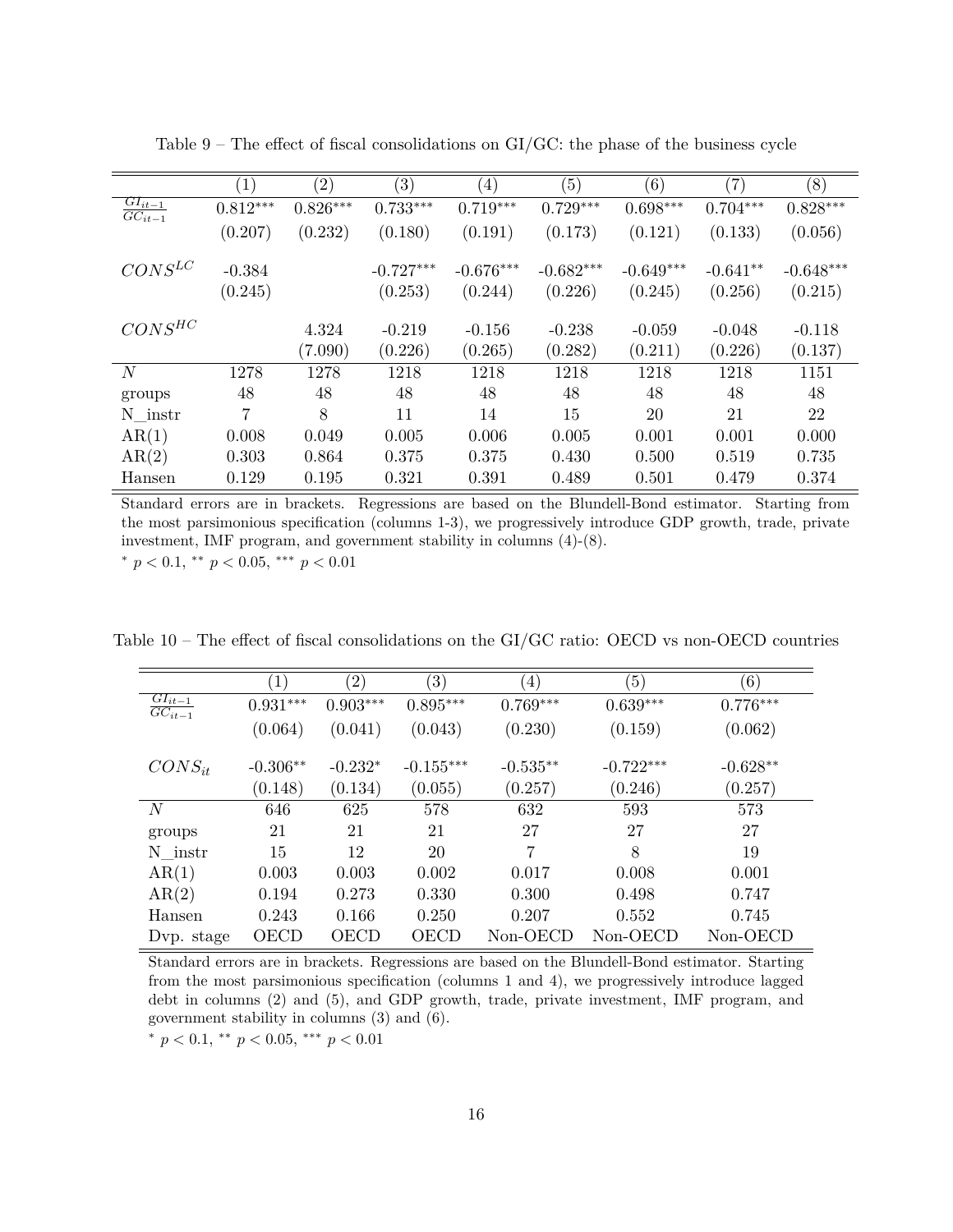emerging countries, given the differences in their respective structural characteristics. Estimations reported in Table [10](#page-15-1) show that this is indeed the case: although fiscal consolidations significantly reduce the *GI/GC* ratio in both OECD and non-OECD countries, the magnitude of the estimated coefficient can be up to four times higher in the latter group of countries (for example, if we compare columns 3 and 6). This may be related to a stronger political instability in non-OECD countries, making governments not to take electoral risks associated with cutting consumption spending.

#### **6.3 Crises**

In addition to the fiscal and economic conditions, the decision of governments to implement fiscal consolidations may be determined by the occurrence of crises. We consider five types of crises, namely debt, banking, inflation, currency, and stock market crises, and we are interested in fiscal consolidation episodes that occur between one and four years after the beginning of a crisis. Results reported in column (1) of Table [11](#page-17-0) show that fiscal consolidations arising after a crisis significantly reduce the *GI/GC* ratio. This overall significant effect is driven by a significant effect of consolidations following stock market crises (column 6), and particularly debt crises (column 2). Indeed, debt and stock market crises put a high pressure on the fiscal balance and increase the risk of a systemic crisis; our results show that the required fiscal space is achieved by a stronger cut in public investment compared with public consumption. Finally, fiscal consolidations occurring after the beginning of banking, inflation, or currency crises were not found to significantly affect the *GI/GC* ratio, which may illustrate the fact that the policies required during these crises rest relatively less on government funds.

### **7 The sub-components of government consumption**

So far, we focused on aggregate government consumption (*GC*) spending. We now investigate the effects of fiscal consolidations on disaggregated *GC* components, expressed in ratio of GDP. First, public wages (*W AGE*) measure the remuneration of public sector employees, and their consolidation may affect the welfare of the population. Second, transfers & subsidies (*SUB*) act as a distributional tool of national income, and their consolidation may affect population's living standards, and particularly the poor population. Third, health spending (*HEALT H*) are related to the healthcare system and social protection. Finally, education spending (*EDUC*) support the development of human capital, and may influence potential economic growth.

Using these variables we look both at the level and the composition effect. Regarding the level effect, Table [12](#page-18-0) shows that the decrease of the *GC* ratio emphasized in our baseline analysis is mainly driven by the contraction of health and education government spending. On the contrary, fiscal consolidations lead to an increase in public wages, while transfers & subsidies are not significantly affected. Regarding the composition effect, Table [13](#page-18-1) shows that the decline in *GI* is stronger than the contraction of public wages, education, and health government spending, corroborating our previous results based on aggregate measures of *GC*. However, fiscal consolidations are found to increase the ratio between *GI* and transfers & subsidies, suggesting a strong decline of the latter, relatively more important than the decline of the former.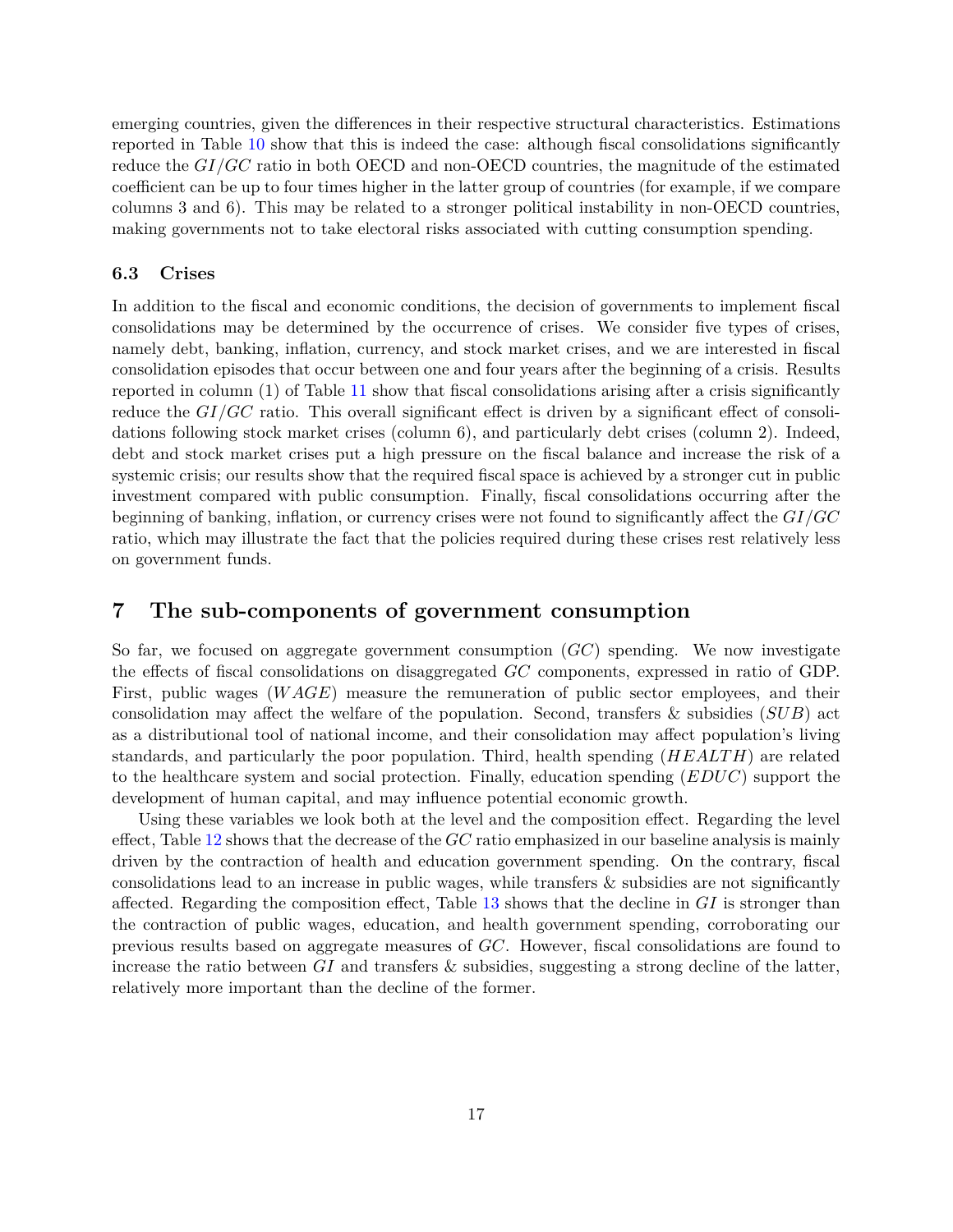<span id="page-17-0"></span>

|                                       | $\left( 1\right)$     | $\left( 2\right)$     | $\left( 3\right)$   | $\left( 4\right)$ | (5)              | (6)                   |
|---------------------------------------|-----------------------|-----------------------|---------------------|-------------------|------------------|-----------------------|
| $GI_{it-1}$<br>$\overline{GC_{it-1}}$ | $0.811***$            | $0.790***$            | $0.932***$          | $0.816***$        | $0.817***$       | $0.834***$            |
|                                       | (0.179)               | (0.053)               | (0.085)             | (0.108)           | (0.129)          | (0.075)               |
| $CONS_{it}$                           | $-0.419**$<br>(0.196) |                       |                     |                   |                  |                       |
| $CONS^{DC}$                           |                       | $-0.952**$<br>(0.464) |                     |                   |                  |                       |
| $CONS^{BC}$                           |                       |                       | $-0.116$<br>(0.387) |                   |                  |                       |
| $CONS^{IC}$                           |                       |                       |                     | 0.159<br>(0.800)  |                  |                       |
| $CONS^{CC}$                           |                       |                       |                     |                   | 0.071<br>(0.312) |                       |
| $CONS^{SM}$                           |                       |                       |                     |                   |                  | $-0.400**$<br>(0.197) |
| $\boldsymbol{N}$                      | 1151                  | 1151                  | 1151                | 1151              | 1151             | 1151                  |
| groups                                | 48                    | 48                    | 48                  | 48                | 48               | 48                    |
| $N_{\rm{instr}}$                      | 19                    | 17                    | 19                  | 19                | 19               | 20                    |
| AR(1)                                 | 0.003                 | 0.000                 | 0.000               | 0.001             | 0.001            | 0.000                 |
| AR(2)                                 | 0.806                 | 0.973                 | 0.646               | 0.757             | 0.800            | 0.628                 |
| Hansen                                | 0.685                 | 0.566                 | 0.327               | 0.599             | 0.474            | 0.397                 |

Table 11 – The effects of fiscal consolidations on the  $\rm GI/GC$  ratio: crises

Standard errors are in brackets. Regressions are based on the Blundell-Bond estimator. Lagged *GI/GC* is predetermined, lagged debt, government stability and IMF program are exogenous, and the remaining covariates are endogenous. *CONSDC* , *CONSBC* , *CONSIC* , *CONSCC* , and *CONSSM* design fiscal adjustments occurring within 1 to 4 years after the starting of sovereign debt, banking, inflation, currency, and stock market crises, respectively.

<sup>∗</sup> *p <* 0*.*1, ∗∗ *p <* 0*.*05, ∗∗∗ *p <* 0*.*01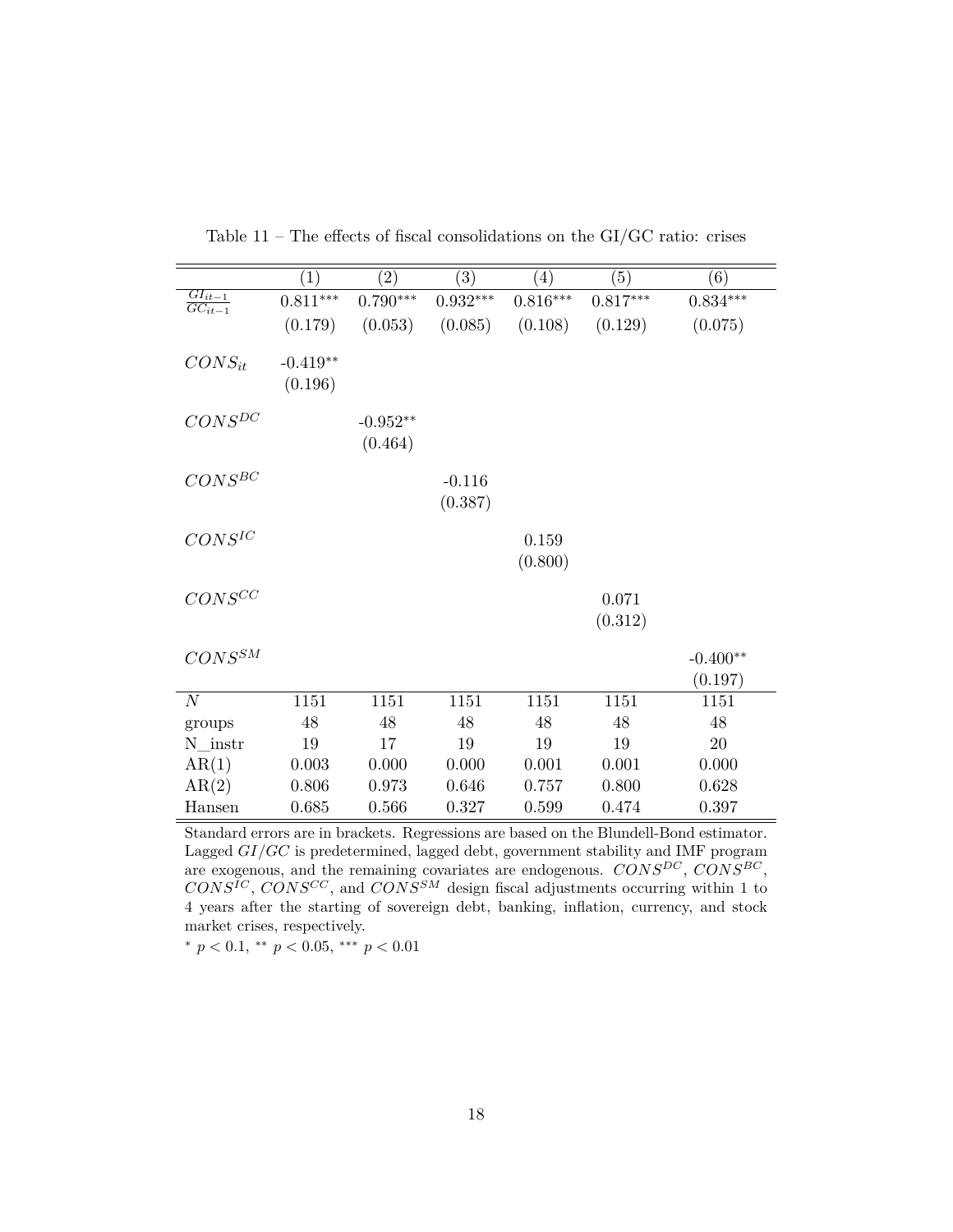|                   | (1)        | (2)            | (3)         | (4)        |
|-------------------|------------|----------------|-------------|------------|
|                   | WAGE       | $\mathit{SUB}$ | HEALTH      | EDUC       |
| $Dep\_Var_{it-1}$ | $0.673***$ | $0.582***$     | $0.909***$  | $0.525***$ |
|                   | (0.057)    | (0.076)        | (0.120)     | (0.103)    |
|                   |            |                |             |            |
| $CONS_{it}$       | $0.094**$  | 0.011          | $-0.099***$ | $-0.039**$ |
|                   | (0.044)    | (0.120)        | (0.035)     | (0.018)    |
| N                 | 457        | 461            | 451         | 417        |
| groups            | 41         | 41             | 41          | 41         |
| N instr           | 30         | 24             | 33          | 25         |
| AR(1)             | 0.054      | 0.024          | 0.001       | 0.043      |
| AR(2)             | 0.647      | 0.822          | 0.358       | 0.410      |
| Hansen            | 0.557      | 0.587          | 0.136       | 0.282      |

<span id="page-18-0"></span>Table 12 – The effect of fiscal consolidations on the GC sub-components (in GDP ratio)

Standard errors are in brackets. Regressions are based on the Blundell-Bond estimator. Lagged *Dep*\_*V art*−<sup>1</sup> is predetermined, lagged debt, government stability and IMF program are exogenous, and the remaining covariates are endogenous. For each sub-component, we also control by the other sub-components of government consumption.

 $p < 0.1,$  \*\*  $p < 0.05,$  \*\*\*  $p < 0.01$ 

<span id="page-18-1"></span>Table 13 – The effect of fiscal consolidations on the ratio GI/GC-sub-components

|                 | $\left( 1\right)$ | (2)        | $\left( 3\right)$ | (4)        |
|-----------------|-------------------|------------|-------------------|------------|
|                 | GI WAGE           | GI SUB     | <i>GI HEALTH</i>  | GI EDUC    |
| $DepVar_{it-1}$ | $0.778***$        | $0.490***$ | $0.997***$        | $0.769***$ |
|                 | (0.098)           | (0.013)    | (0.017)           | (0.045)    |
| $CONS_{it}$     | $-0.864*$         | 13.676**   | $-0.655**$        | $-0.808**$ |
|                 | (0.479)           | (6.804)    | (0.273)           | (0.400)    |
| N               | 167               | 223        | 732               | 711        |
| groups          | 17                | 17         | 48                | 48         |
| N instr         | 16                | 16         | 26                | 29         |
| AR(1)           | 0.107             | 0.266      | 0.036             | 0.020      |
| AR(2)           | 0.320             | 0.594      | 0.274             | 0.599      |
| Hansen          | 0.312             | 0.681      | 0.318             | 0.415      |

Standard errors are in brackets. Regressions are based on the Blundell-Bond estimator. Lagged *Dep*\_*V art*−<sup>1</sup> is predetermined, lagged debt, government stability and IMF program are exogenous, and the remaining covariates are endogenous.

 $p < 0.1, \cdot^* p < 0.05, \cdot^{**} p < 0.01$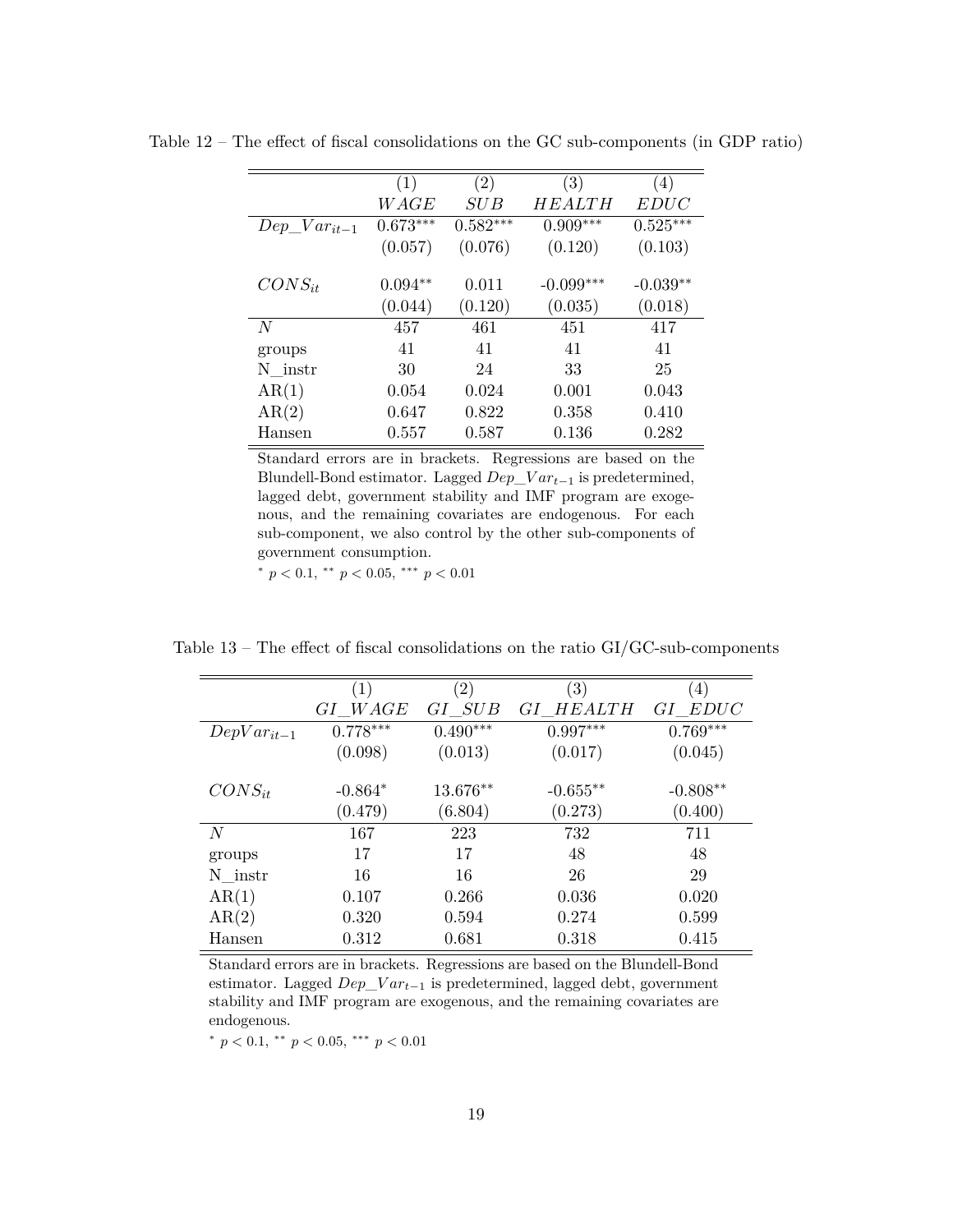## **8 Conclusion**

Existing studies emphasize a negative effect of fiscal consolidations on government investment and consumption as ratios of GDP [\(Balassone and Franco](#page-20-11) [\(1999\)](#page-20-11); [Castro](#page-21-7) [\(2017\)](#page-21-7); [De Haan et al.](#page-21-8) [\(1996\)](#page-21-8); [Jonakin and Stephens](#page-22-5) [\(1999\)](#page-22-5); [Turrini](#page-23-1) [\(2004\)](#page-23-1); [Välilä and Mehrotra](#page-23-2) [\(2005\)](#page-23-2)). This paper looked at the effect of fiscal consolidations on the ratio between government investment and consumption. System-GMM estimations performed on a sample of 53 developed and emerging countries during the period 1980-2011 revealed that the contraction of government investment is more important than that of government consumption, i.e. a *composition* effect is at work, robust to a wide range of alternative specifications.

Given the large impact of both government consumption and investment on the economy documented by the existing literature, we investigated more in detail this composition effect. In particular, we found that public investment may be particularly affected by fiscal consolidations (i.e. its contraction may be stronger than that of public consumption) when debt is high, for spendingbased fiscal consolidations, in the low phase of the economic cycle, and following debt and stock market crises. Consequently, our findings suggest that caution should be at work in such contexts, during which fiscal consolidations aimed at short-run stabilization may hurt the economy in the long-run through their detrimental effect on public investment. Future work could be devoted to exploring possible mechanisms in the design of fiscal consolidations that may allow avoiding such undesirable consequences.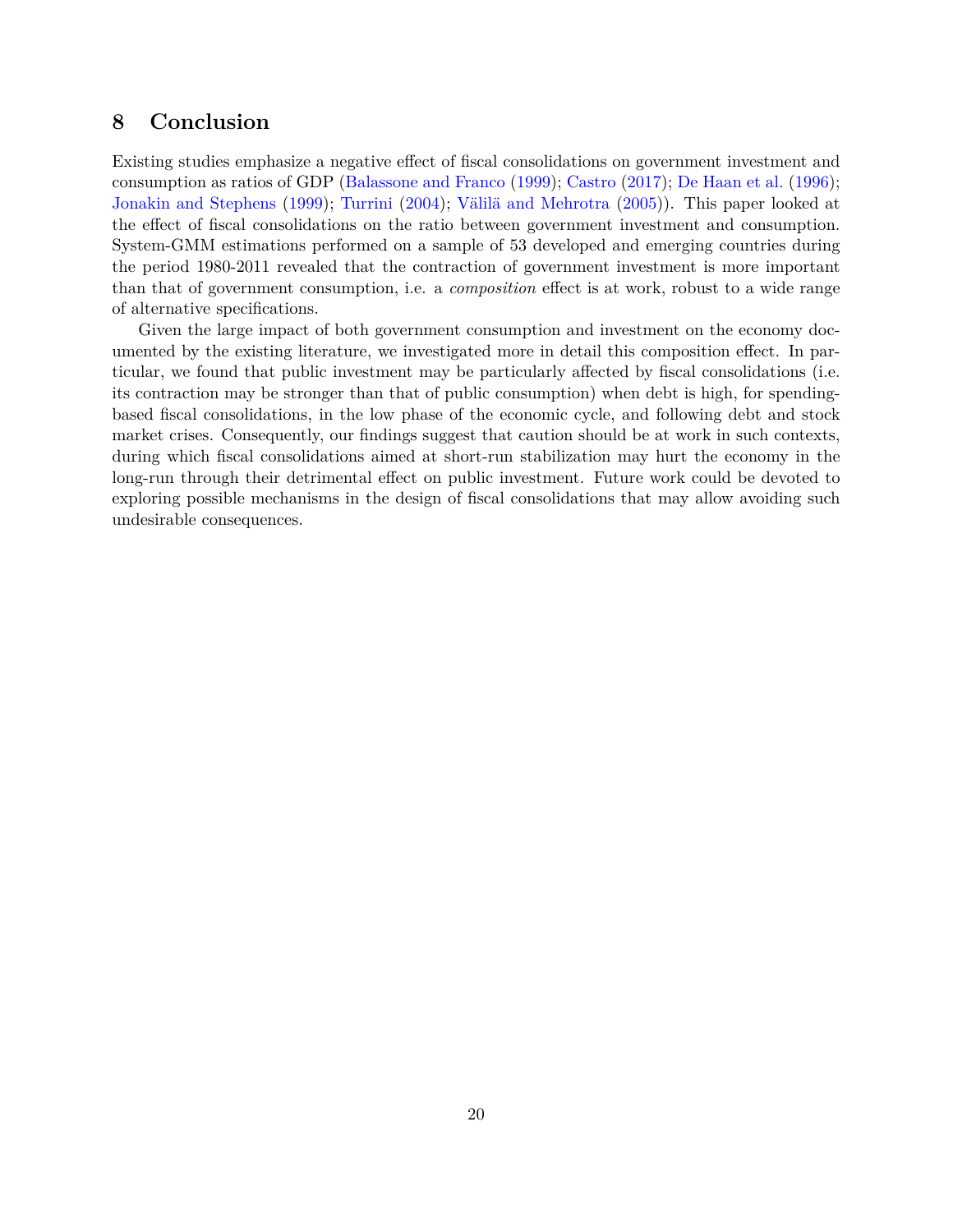## **References**

- <span id="page-20-9"></span>Abdul Abiad, Davide Furceri, and Petia Topalova. The macroeconomic effects of public investment: Evidence from advanced economies. *Journal of Macroeconomics*, 50:224–240, 2016.
- <span id="page-20-3"></span>António Afonso and João Jalles. Measuring the success of fiscal consolidations. *Applied Financial Economics*, 22:1053–1061, 2012.
- <span id="page-20-10"></span>Luca Agnello and Ricardo Sousa. How does fiscal consolidation impact on income inequality?. *Review of Income and Wealth*, 60:702–726, 2014.
- <span id="page-20-1"></span>Alberto Alesina and Silvia Ardagna. Tales of fiscal adjustment. *Economic Policy*, 13:488–545, 1998.
- <span id="page-20-2"></span>Alberto Alesina and Silvia Ardagna. Large changes in fiscal policy: Taxes versus Spending. *Tax Policy and the Economy*, 24:35–68, 2010.
- <span id="page-20-5"></span>Alberto Alesina and Silvia Ardagna. The design of fiscal adjustments. *Tax Policy and the Economy*, 27:19–68, 2013.
- <span id="page-20-4"></span>Alberto Alesina and Roberto Perotti. Fiscal expansions and adjustments in OECD countries. *Economic Policy*, 10:205–248, 1995.
- <span id="page-20-12"></span>Alberto Alesina and Roberto Perotti. Fiscal adjustments in OECD countries: Composition and macroeconomic effects. *IMF Staff Papers*, 44:210–248, 1997.
- <span id="page-20-14"></span>Alberto Alesina, Roberto Perotti, Jose Tavares, Maurice Obstfeld, and Barry Eichengreen. The political economy of fiscal adjustments. *Brookings Papers on Economic Activity*, 1998: 197–266, 1998.
- <span id="page-20-6"></span>Alberto Alesina, Carlo Favero, and Francesco Giavazzi. The output effect of fiscal consolidation plans. *Journal of International Economics*, 96:S19–S42, 2015.
- <span id="page-20-7"></span>Alberto Alesina, Gualtiero Azzalini, Carlo Favero, Francesco Giavazzi, and Armando Miano. Is it the "how" or the "when" that matters in fiscal adjustments?. *IMF Economic Review*, 66:144–188, 2018.
- <span id="page-20-13"></span>Cesar Alonso-Borrego and Manuel Arellano. Symmetrically normalized instrumental-variable estimation using panel data. *Journal of Business & Economic Statistics*, 17:36–49, 1999.
- <span id="page-20-0"></span>Silvia Ardagna. Fiscal stabilizations: When do they work and why. *European Economic Review*, 48:1047–1074, 2004.
- <span id="page-20-8"></span>David Aschauer. Is public expenditure productive?. *Journal of Monetary Economics*, 23: 177–200, 1989.
- <span id="page-20-15"></span>Emanuele Bacchiocchi, Elisa Borghi, and Alessandro Missale. Public investment under fiscal constraints. *Fiscal Studies*, 32:11–42, 2011.
- <span id="page-20-11"></span>Fabrizio Balassone and Daniele Franco. Public investment in the Stability Pact framework. *Concorrenza fiscale in un'economia internazionale integrata, Milano: Franco Angeli*, 1999.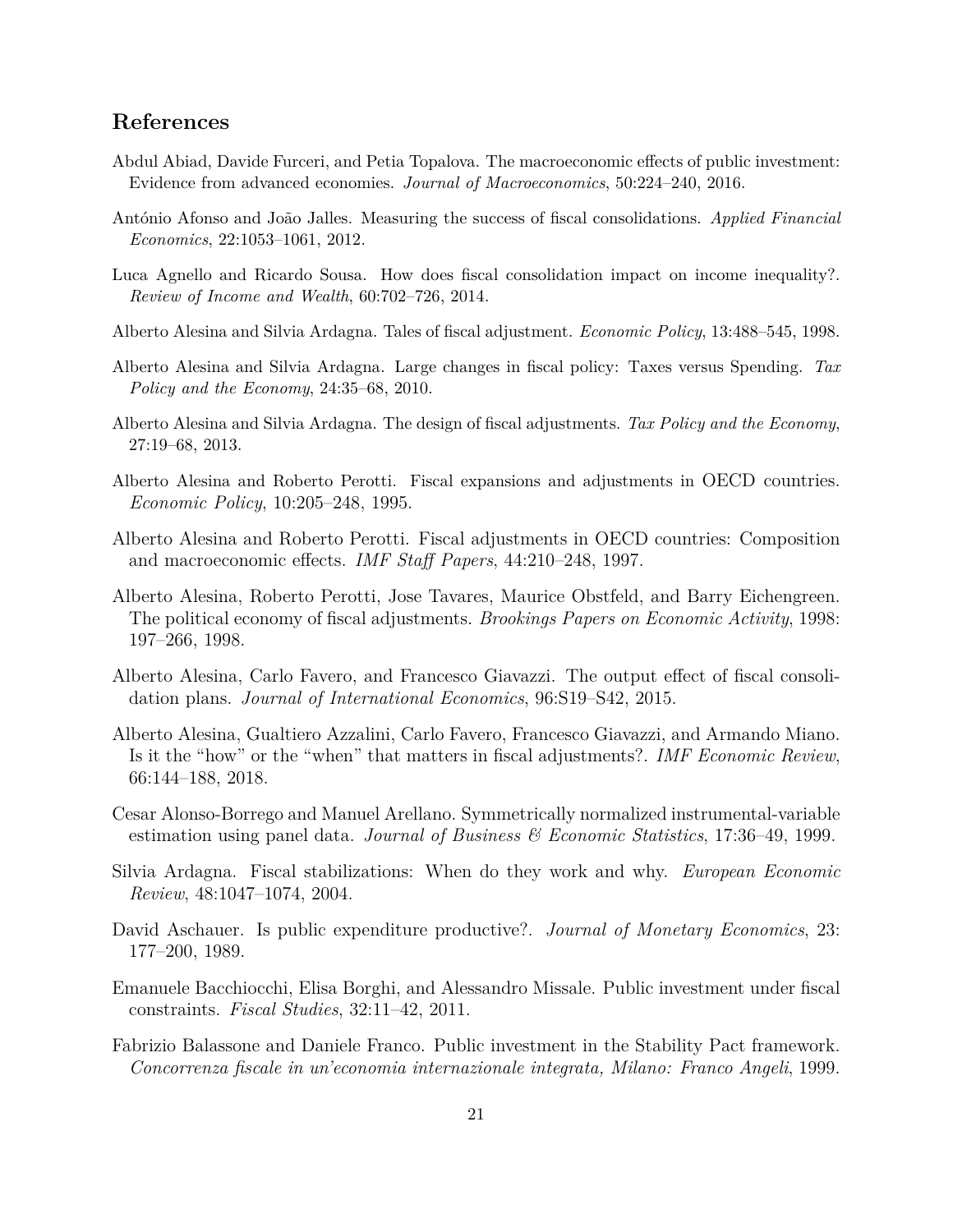- <span id="page-21-3"></span>Salvador Barrios, Sven Langedijk, and Lucio Pench. EU fiscal consolidation after the financial crisis - Lessons from past experiences. *Paper Presented at the 12th Banca d'Italia Public Finance Workshop "Fiscal Policy: Lessons from the Crisis" held in Perugia on 25-27 March*, 2010.
- <span id="page-21-10"></span>Olivier Blanchard. Suggestions for a new set of fiscal indicators. *OECD Economic Department Working Papers No.79*, 1990.
- <span id="page-21-11"></span>Olivier Blanchard and Francesco Giavazzi. Improving the SGP through a proper accounting of public investment. *CEPR Discussion Paper No.4220*, 2004.
- <span id="page-21-9"></span>Richard Blundell and Stephen Bond. Initial conditions and moment restrictions in dynamic panel data models. *Journal of Econometrics*, 87:115–143, 1998.
- <span id="page-21-13"></span>Richard Blundell, Stephen Bond, and Frank Windmeijer. Estimation in dynamic panel data models: Improving on the performance of the standard GMM estimator. In *Nonstationary Panels, Panel Cointegration, and Dynamic Panels*, pages 53–91. Emerald Group Publishing Limited, 2001.
- <span id="page-21-7"></span>Vítor Castro. The impact of fiscal consolidations on the functional components of government expenditures. *Economic Modelling*, 60:138–150, 2017.
- <span id="page-21-4"></span>Jean-Philippe Cotis, Jørgen Elmeskov, and Annabelle Mourougane. Estimates of potential output: benefits and pitfalls from a policy perspective. In *The euro area business cycle: stylized facts and measurement issues*, pages 35–60. CEPR, London, 2004.
- <span id="page-21-8"></span>Jakob De Haan, Jan Sturm, and Bernd Sikken. Government capital formation: Explaining the decline. *Review of World Economics*, 132:55–74, 1996.
- <span id="page-21-1"></span>Allan Drazen. [Can Severe Fiscal Contractions Be Expansionary? Tales of Two Small European Countries]: Comment. *NBER Macroeconomics Annual*, 5:117–122, 1990.
- <span id="page-21-0"></span>Francesco Giavazzi and Marco Pagano. Non-Keynesian Effects of Fiscal Policy Changes: International Evidence and the Swedish Experience. *NBER Working Paper No. 5332*, 1995.
- <span id="page-21-5"></span>Jaime Guajardo, Daniel Leigh, and Andrea Pescatori. Expansionary austerity? International evidence. *Journal of the European Economic Association*, 12:949–968, 2014.
- <span id="page-21-12"></span>William Hauk and Romain Wacziarg. A Monte Carlo study of growth regressions. *Journal of Economic Growth*, 14:103–147, 2009.
- <span id="page-21-6"></span>Ben Heijdra and Lex Meijdam. Public investment and intergenerational distribution. *Journal of Economic Dynamics and Control*, 26:707–735, 2002.
- <span id="page-21-2"></span>Freddy Heylen and Gerdie Everaert. Success and failure of fiscal consolidation in the OECD: A multivariate analysis. *Public Choice*, 105:103–124, 2000.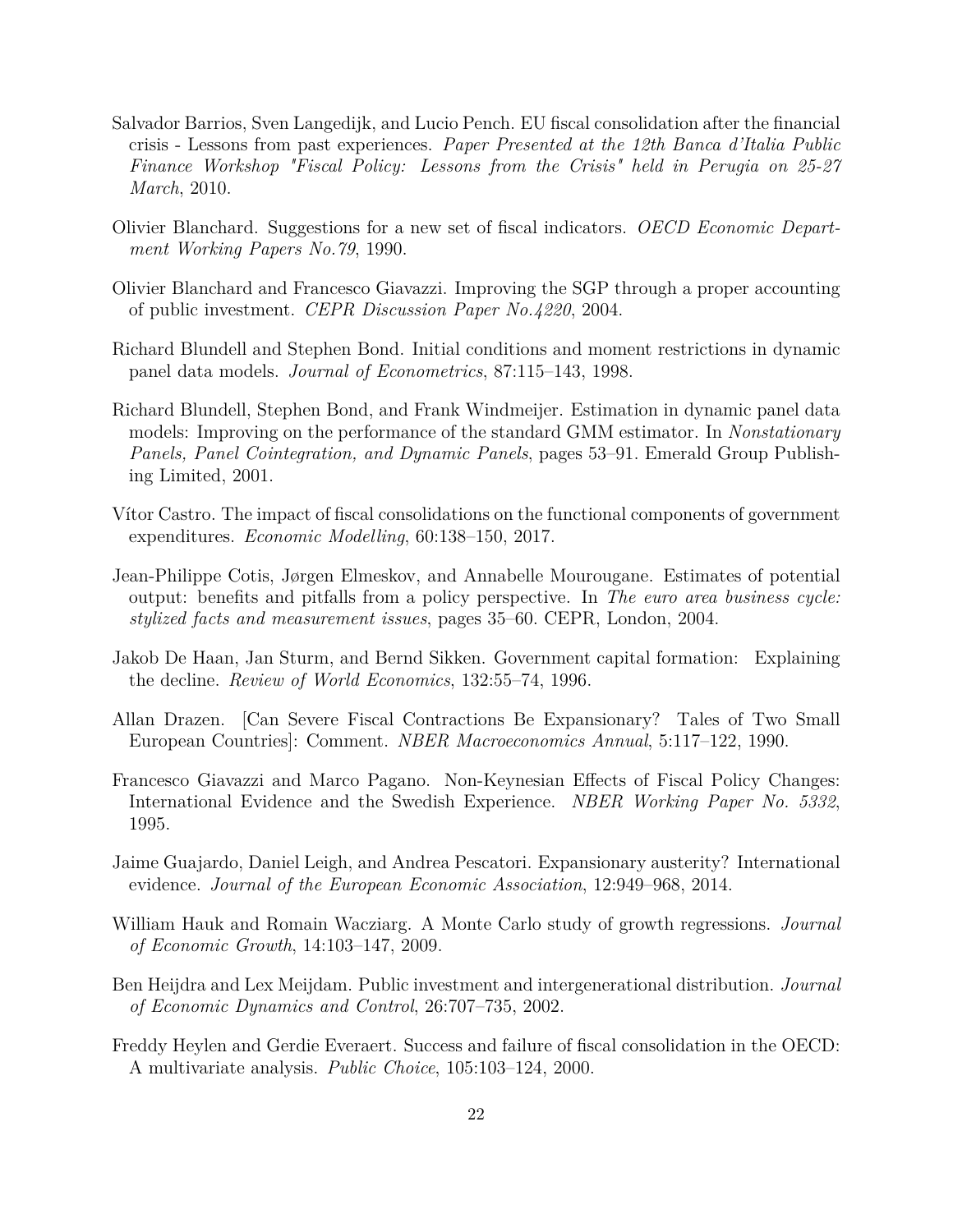- <span id="page-22-1"></span>Freddy Heylen, Annelies Hoebeeck, and Tim Buyse. Government efficiency, institutions, and the effects of fiscal consolidation on public debt. *European Journal of Political Economy*, 31:40–59, 2013.
- <span id="page-22-15"></span>Robert Hodrick and Edward Prescott. Postwar US business cycles: an empirical investigation. *Journal of Money, Credit, and Banking*, 29:1–16, 1997.
- <span id="page-22-2"></span>IMF. Is it time for an infrastructure push? The Macroeconomic Effects of Public Investment. *IMF World Economic Outlook, ch.3. Washington, DC, USA*, 2014.
- <span id="page-22-3"></span>IMF. Making public investment more efficient. *IMF Policy Paper*, 2015.
- <span id="page-22-11"></span>IMF. Investment and capital stock dataset, 1960-2015, January 2017.
- <span id="page-22-5"></span>Jon Jonakin and Mark Stephens. The impact of adjustment and stabilization policies on infrastructure spending in Central America. *The North American Journal of Economics and Finance*, 10:293–308, 1999.
- <span id="page-22-9"></span>Daniel Leigh, Pete Devries, Charles Freedman, Jaime Guajardo, Douglas Laxton, and Andrea Pescatori. Will it hurt? Macroeconomic effects of fiscal consolidation. *IMF World Economic Outlook*, 93:124, 2010.
- <span id="page-22-10"></span>Paolo Mauro, Rafael Romeu, Ariel Binder, and Asad Zaman. A modern history of fiscal prudence and profligacy. *Journal of Monetary Economics*, 76:55–70, 2015.
- <span id="page-22-0"></span>John McDermott and Robert Wescott. An empirical analysis of fiscal adjustments. *IMF Staff Papers*, 43:725–753, 1996.
- <span id="page-22-8"></span>Alexandru Minea and Patrick Villieu. Borrowing to Finance Public Investment? The 'Golden Rule of Public Finance' Reconsidered in an Endogenous Growth Setting. *Fiscal Studies*, 30:103–133, 2009.
- <span id="page-22-7"></span>Richard Musgrave. The nature of budgetary balance and the case for the capital budget. *The American Economic Review*, 29:260–271, 1939.
- <span id="page-22-12"></span>Stephen Nickell. Biases in dynamic models with fixed effects. *Econometrica*, 49:1417–1426, 1981.
- <span id="page-22-6"></span>Howard Oxley and John Martin. Controlling Government Spending and Deficits: Trends in the 1980s and Prospects for the 1990s. *OECD Economic Studies*, 17:145–189, 1991.
- <span id="page-22-14"></span>Sam Peltzman. Voters as fiscal conservatives. *The Quarterly Journal of Economics*, 107: 327–361, 1992.
- <span id="page-22-13"></span>David Roodman. A note on the theme of too many instruments. *Oxford Bulletin of Economics and Statistics*, 71:135–158, 2009.
- <span id="page-22-4"></span>Nouriel Roubini and Jeffrey Sachs. Political and economic determinants of budget deficits in the industrial democracies. *European Economic Review*, 33:903–933, 1989.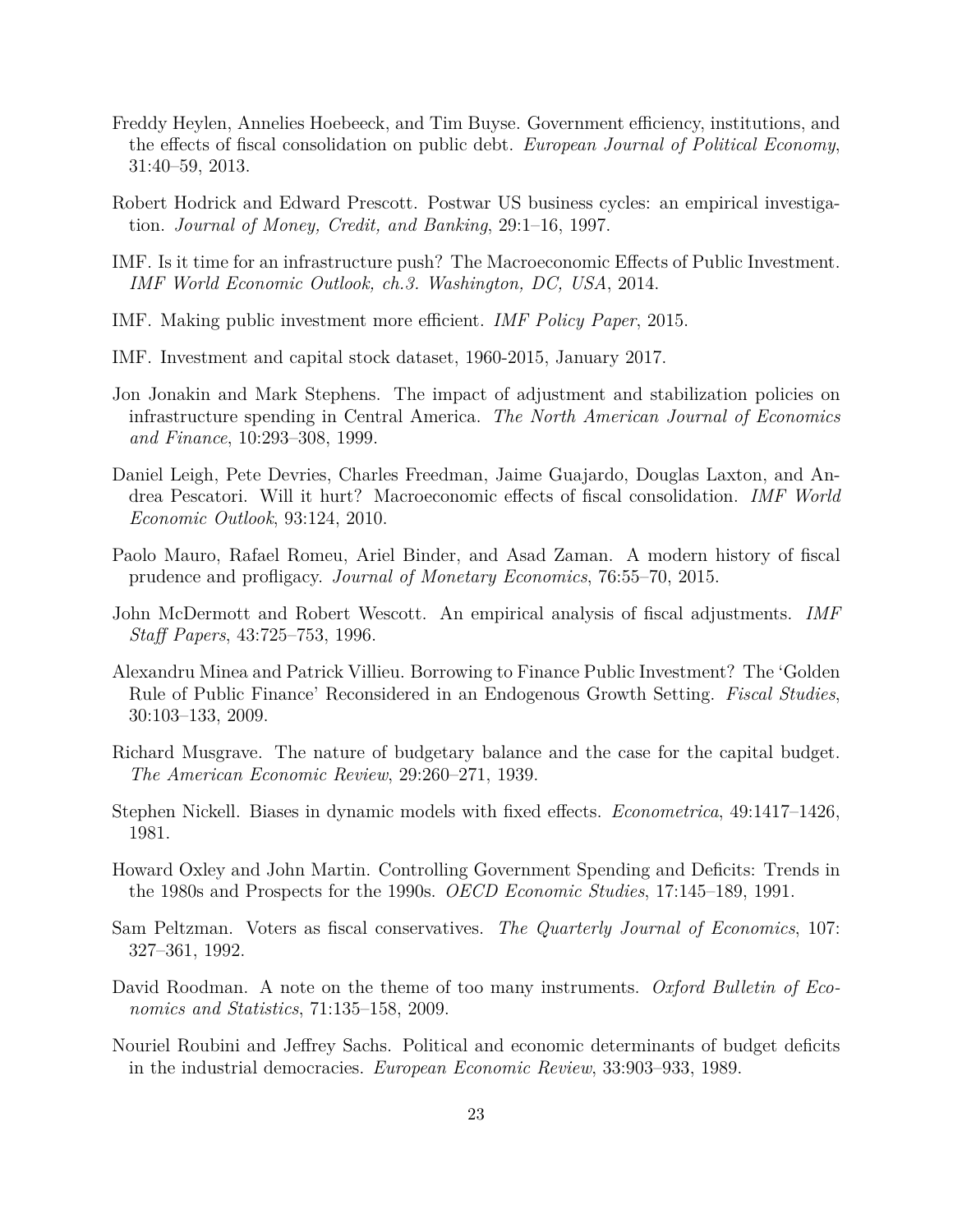- <span id="page-23-0"></span>Christoph Schaltegger and Lars Feld. Are fiscal adjustments less successful in decentralized governments?. *European Journal of Political Economy*, 25:115–123, 2009.
- <span id="page-23-1"></span>Alessandro Turrini. Public investment and the EU fiscal framework. *European Economy-Economic Paper No. 202*, 2004.
- <span id="page-23-2"></span>Timo Välilä and Aaron Mehrotra. Evolution and determinants of public investment in Europe. *European Ivestment Bank - Economic and Financial Report No. 2005/01*, 2005.
- <span id="page-23-3"></span>Weonho Yang, Jan Fidrmuc, and Sugata Ghosh. Macroeconomic effects of fiscal adjustment: A tale of two approaches. *Journal of International Money and Finance*, 57:31–60, 2015.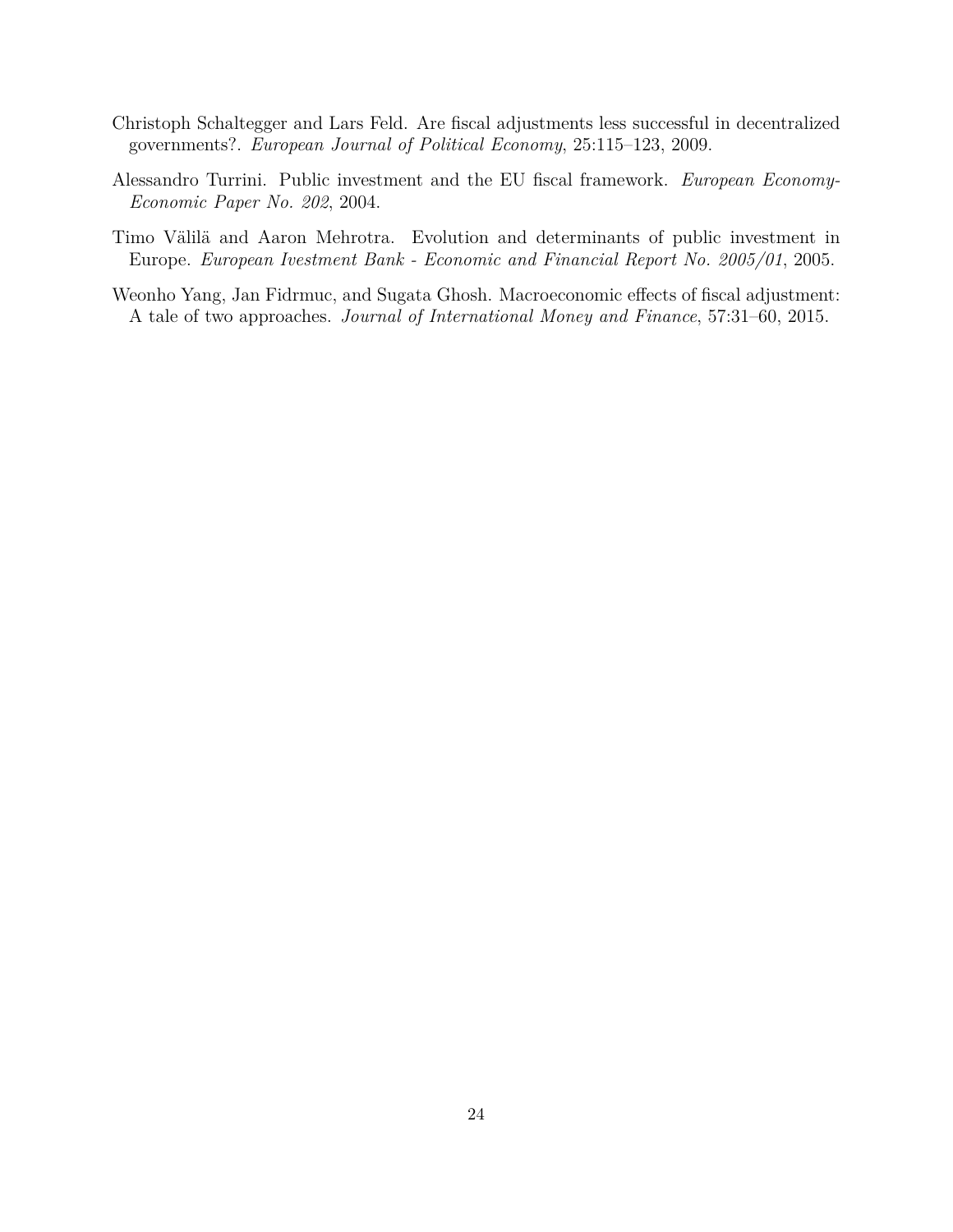# **A Appendix**

| Countries          | Adjustment periods                                    | number         |
|--------------------|-------------------------------------------------------|----------------|
| Argentina          | 1984-1985; 1991-1993; 2002-2004                       | 3              |
| Australia          | 1983-1988; 1993-1997                                  | $\overline{2}$ |
| Austria            | 1996-1997; 2000-2001                                  | $\overline{2}$ |
| Belgium            | 1984-1987; 1993-1995                                  | $\overline{2}$ |
| Bolivia            | 2003-2006                                             | $\mathbf{1}$   |
| Brazil             | 1999-2000                                             | $\mathbf{1}$   |
| Bulgaria           | 2000-2001; 2010-2011                                  | $\overline{2}$ |
| Canada             | 1981-1982; 1990-1997                                  | $\overline{2}$ |
| Chile              | 1987-1989; 1994-1995; 2003-2006; 2010-2011            | $\overline{4}$ |
| China              | 2004-2007                                             | 1              |
| Colombia           | 1985-1987; 2000-2001; 2003-2004                       | 3              |
| Costa Rica         | 1981-1982; 1991-1992; 1995-1997                       | 3              |
| Denmark            | 1983-1986; 2003-2005                                  | $\overline{2}$ |
| Dominican Republic | 2004-2007                                             | $\mathbf{1}$   |
| Finland            | 1984-1985; 1988-1989; 1993-1994; 1996-1998            | $\overline{4}$ |
| France             | 1994-1999; 2010-2011                                  | $\overline{2}$ |
| Germany            | 1982-1985; 1996-2000; 2004-2007                       | 3              |
| Greece             | 1986-1987; 1990-1991; 2005-2006                       | 3              |
| Honduras           | 1985-1989, 1995-1996; 2003-2004                       | 3              |
| Hong kong          | 2006-2007; 2009-2010                                  | $\overline{2}$ |
| Hungary            | 1999-2000; 2003-2004; 2007-2008                       | 3              |
| Iceland            | 1990-1992; 2004-2006                                  | $\overline{2}$ |
| Indonesia          | 1989-1990                                             | $\mathbf{1}$   |
| <b>Iran</b>        | 2003-2004                                             | $\mathbf{1}$   |
| Ireland            | 1986-1989                                             | $\mathbf{1}$   |
| Israel             | 1993-1995; 1997-2000; 2004-2007                       | 3              |
| Italy              | 1982-1983; 1988-1992; 1995-1997; 2006-2007            | $\overline{4}$ |
| Japan              | 1981-1987                                             | 1              |
| Mexico             | 1983-1984; 1986-1989                                  | $\overline{2}$ |
| Netherlands        | 1981-1985; 2004-2006                                  | $\overline{2}$ |
| New Zealand        | 1985-1988; 1992-1995; 2000-2005                       | 3              |
| Nicaragua          | 1991-1992; 1997-1998; 2010-2011                       | 3              |
| Norway             | 1981-1985; 1988-1990; 1993-1996; 1999-2000; 2004-2006 | 5              |
| Pakistan           | 1988-1990 ;1993-1994; 1998-1999; 2006-2007            | $\overline{4}$ |
| Panama             | 1985-1986; 1989-1990; 2005-2007                       | 3              |
| Paraguay           | 1985-1986; 1989-1990; 1993-1994; 2003-2004            | $\overline{4}$ |
| Peru               | 1984-1985; 1988-1989; 2004-2007; 2010-2011            | $\overline{4}$ |
| Portugal           | 1981-1984; 2002-2003; 2006-2007; 2010-2011            | $\overline{4}$ |
| Romania            | 1997-1998; 2010-2011                                  | $\overline{2}$ |
| Russia             | 2003-2005; 2010-2011                                  | $\overline{2}$ |
| South Africa       | 1994-1995; 1998-1999; 2004-2007                       | 3              |
| South Korea        | 1995-2000                                             | $\mathbf{1}$   |
| Spain              | 1983-1988; 2010-2011                                  | $\overline{2}$ |
| Sweden             | 1981-1987; 1993-1998; 2004-2005                       | 3              |
| Switzerland        | 1992-1996; 2005-2006                                  | $\overline{2}$ |
| Turkey             | 1981-1983; 1994-1995; 1998-1999; 2002-2005            | $\overline{4}$ |
| United Kingdom     | 1981-1986; 1995-2000; 2010-2011                       | 3              |
| United States      | 1981-1982                                             | $\mathbf{1}$   |
| Uruguay            | 1985-1986; 1990-1991; 2000-2005                       | 3              |
| Venezuela          | 2002-2005                                             | $\mathbf{1}$   |
|                    | Total                                                 | 123            |
|                    |                                                       |                |

Table  $14$  –  ${\bf Episodes}$  of fiscal consolidations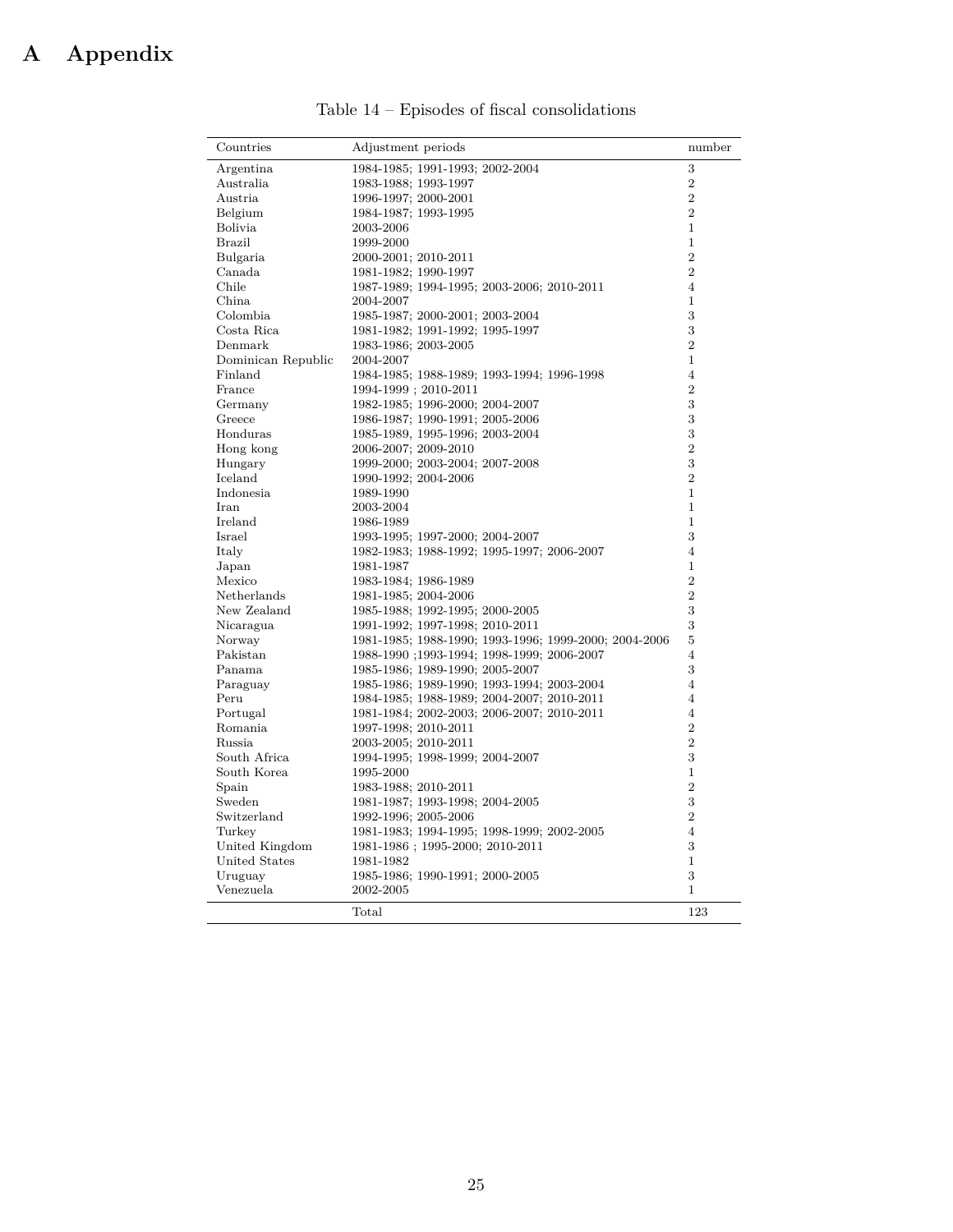| <b>Variables</b> | Descriptions                                                                                                    | <b>Sources</b>                            |  |  |
|------------------|-----------------------------------------------------------------------------------------------------------------|-------------------------------------------|--|--|
| GI               | Public investment in $\%$ of GDP                                                                                | Authors' estimations based on (IMF, 2017) |  |  |
| GC               | Current spending in $\%$ of GDP                                                                                 | Authors' estimations based on (IMF, 2017) |  |  |
| <b>CONS</b>      | Change in CAPB in fiscal consolidation                                                                          | Authors' estimations                      |  |  |
|                  | stance and zero otherwise                                                                                       |                                           |  |  |
| <b>DEBT</b>      | Total debt in % of GDP                                                                                          | Mauro et al. $(2015)$                     |  |  |
| <b>GROWTH</b>    | Real GDP growth rate                                                                                            | World Development Indicators              |  |  |
| <b>IPRIV</b>     | Private investment in % of GDP                                                                                  | (IMF, 2017)                               |  |  |
| <b>FDI</b>       | Foreign direct investment in $\%$ of GDP                                                                        | World Development Indicators              |  |  |
| <b>AID</b>       | Total aid in % of GNI                                                                                           | World Development Indicators              |  |  |
| <b>REMIT</b>     | Remittances in $\%$ du GDP                                                                                      | World Development Indicators              |  |  |
| <b>TRADE</b>     | Imports plus exports in $%$ du GDP                                                                              | World Development Indicators              |  |  |
| <b>TOT</b>       | Terms of trade in % du GDP                                                                                      | World Development Indicators              |  |  |
| POPr             | Population growth                                                                                               | World Development Indicators              |  |  |
| POP65            | Share of population with 65 years old and                                                                       | World Development Indicators              |  |  |
|                  | above in $%$ of total population                                                                                |                                           |  |  |
| <b>URB</b>       | Share of urban population in $\%$ of total<br>population                                                        | World Development Indicators              |  |  |
| <b>LPOP</b>      | Logarithm of total population number                                                                            | World Development Indicators              |  |  |
| <b>EXECL</b>     | Dummy variable equal to 1 if it is a left-<br>wing government and zero otherwise                                | World Development Indicators              |  |  |
| <b>PCOL</b>      | Dummy variable equal to 1 if legislature<br>and government are led by different par-<br>ties and zero otherwise | World Development Indicators              |  |  |
| <b>EXELEC</b>    | Dummy variable equal to 1 in the electoral<br>period and zero otherwise                                         | World Development Indicators              |  |  |
| <b>IMFP</b>      | Dummy variable equal to 1 if the country<br>is under IMF program and zero otherwise                             | World Development Indicators              |  |  |
| <b>NATR</b>      | Natural resources to GDP ratio                                                                                  | World Development Indicators              |  |  |
| $CONS_L$         | Interactive term between fiscal consol-                                                                         | Authors' estimations                      |  |  |
|                  | idations and the left-wing government<br>dummy                                                                  |                                           |  |  |

Table 15 – Description of the variables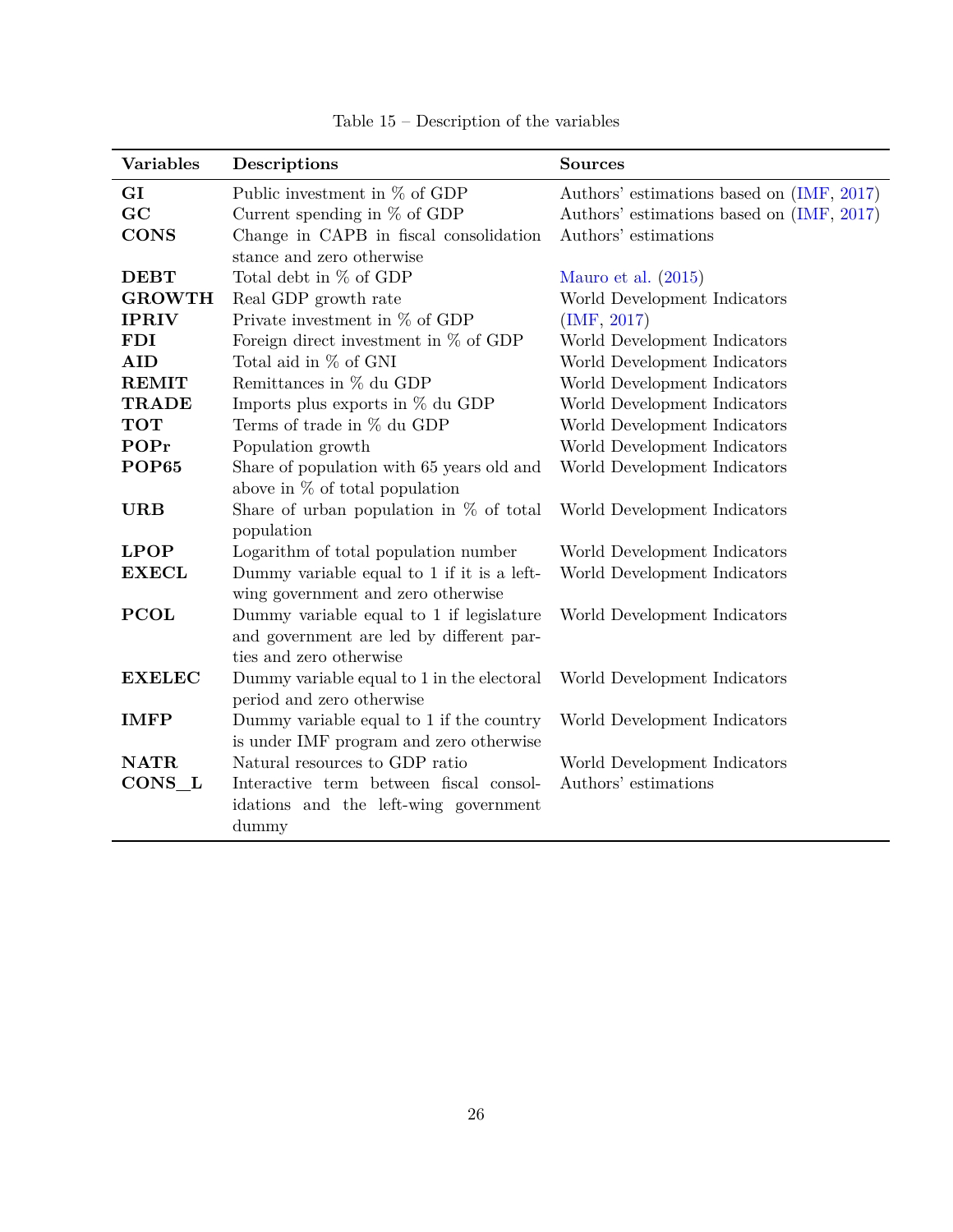|               | count | mean | sd   | min     | max   |
|---------------|-------|------|------|---------|-------|
| GI            | 1455  | 4.1  | 2.5  | 0.2     | 21.9  |
| GC            | 1333  | 16.2 | 4.8  | 3.0     | 43.5  |
| GI/GC         | 1333  | 28.7 | 22.2 | 1.4     | 203.7 |
| <b>CONS</b>   | 1393  | 0.5  | 1.1  | 0       | 13.5  |
| <b>TRADE</b>  | 1340  | 63.4 | 31.7 | 11.5    | 190.1 |
| <b>IPRIV</b>  | 1455  | 15.8 | 5.5  | 0.4     | 36.2  |
| <b>REMIT</b>  | 1250  | 1.2  | 2.3  | 0.0     | 21.6  |
| AID           | 609   | 1.7  | 4.8  | $-0.7$  | 72.1  |
| <b>GROWTH</b> | 1449  | 3.2  | 3.5  | $-13.4$ | 18.3  |
| <b>DEBT</b>   | 1438  | 54.9 | 32.6 | 4.1     | 231.0 |
| NATR.         | 1451  | 2.6  | 4.3  | 0       | 33.8  |

Table 16 – Summary statistics